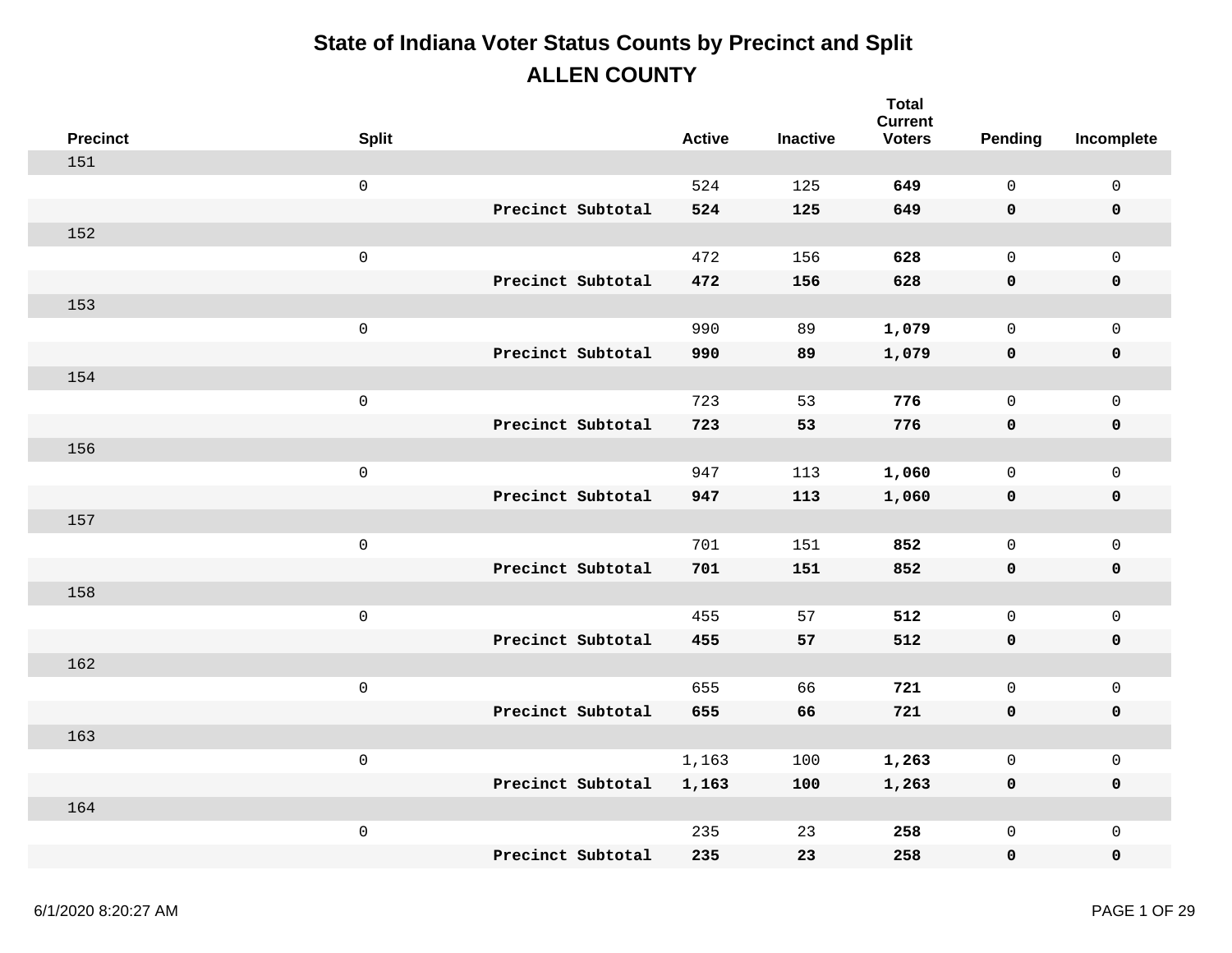|     | <b>Precinct</b> | <b>Split</b>        |                   | <b>Active</b> | <b>Inactive</b> | <b>Total</b><br><b>Current</b><br><b>Voters</b> | Pending      | Incomplete          |
|-----|-----------------|---------------------|-------------------|---------------|-----------------|-------------------------------------------------|--------------|---------------------|
| 166 |                 |                     |                   |               |                 |                                                 |              |                     |
|     |                 | $\mathbf 0$         |                   | 1,036         | 154             | 1,190                                           | $\mathbf 0$  | $\mathsf{O}$        |
|     |                 |                     | Precinct Subtotal | 1,036         | 154             | 1,190                                           | $\mathbf 0$  | $\pmb{0}$           |
| 168 |                 |                     |                   |               |                 |                                                 |              |                     |
|     |                 | $\,0\,$             |                   | 893           | 112             | 1,005                                           | $\mathsf{O}$ | $\mathsf{O}$        |
|     |                 |                     | Precinct Subtotal | 893           | 112             | 1,005                                           | $\mathbf 0$  | 0                   |
| 169 |                 |                     |                   |               |                 |                                                 |              |                     |
|     |                 | $\mathbf 0$         |                   | 819           | 164             | 983                                             | $\mathbf 0$  | $\mathsf{O}\xspace$ |
|     |                 |                     | Precinct Subtotal | 819           | 164             | 983                                             | 0            | 0                   |
| 170 |                 |                     |                   |               |                 |                                                 |              |                     |
|     |                 | $\mathsf{O}\xspace$ |                   | 1,567         | 120             | 1,687                                           | $\mathsf{O}$ | $\mathsf{O}\xspace$ |
|     |                 |                     | Precinct Subtotal | 1,567         | 120             | 1,687                                           | $\mathbf 0$  | 0                   |
| 172 |                 |                     |                   |               |                 |                                                 |              |                     |
|     |                 | $\mathbf 0$         |                   | 979           | 112             | 1,091                                           | $\mathbf 0$  | $\mathsf{O}$        |
|     |                 |                     | Precinct Subtotal | 979           | 112             | 1,091                                           | $\mathbf 0$  | 0                   |
| 174 |                 |                     |                   |               |                 |                                                 |              |                     |
|     |                 | $\mathsf{O}\xspace$ |                   | 470           | 80              | 550                                             | $\mathbf 0$  | $\mathsf{O}$        |
|     |                 |                     | Precinct Subtotal | 470           | 80              | 550                                             | 0            | 0                   |
| 175 |                 |                     |                   |               |                 |                                                 |              |                     |
|     |                 | $\mathbf 0$         |                   | 692           | 59              | 751                                             | $\mathsf{O}$ | $\mathsf{O}\xspace$ |
|     |                 |                     | Precinct Subtotal | 692           | 59              | 751                                             | 0            | 0                   |
| 176 |                 |                     |                   |               |                 |                                                 |              |                     |
|     |                 | $\mathbf 0$         |                   | 698           | 94              | 792                                             | $\mathsf{O}$ | $\mathsf{O}\xspace$ |
|     |                 |                     | Precinct Subtotal | 698           | 94              | 792                                             | $\mathbf 0$  | 0                   |
| 177 |                 |                     |                   |               |                 |                                                 |              |                     |
|     |                 | $\mathbf 0$         |                   | 1,349         | 119             | 1,468                                           | 0            | $\mathsf 0$         |
|     |                 |                     | Precinct Subtotal | 1,349         | 119             | 1,468                                           | $\mathbf 0$  | 0                   |
| 178 |                 |                     |                   |               |                 |                                                 |              |                     |
|     |                 | $\mathbf 0$         |                   | 990           | 93              | 1,083                                           | $\mathsf{O}$ | $\mathsf{O}$        |
|     |                 |                     | Precinct Subtotal | 990           | 93              | 1,083                                           | 0            | 0                   |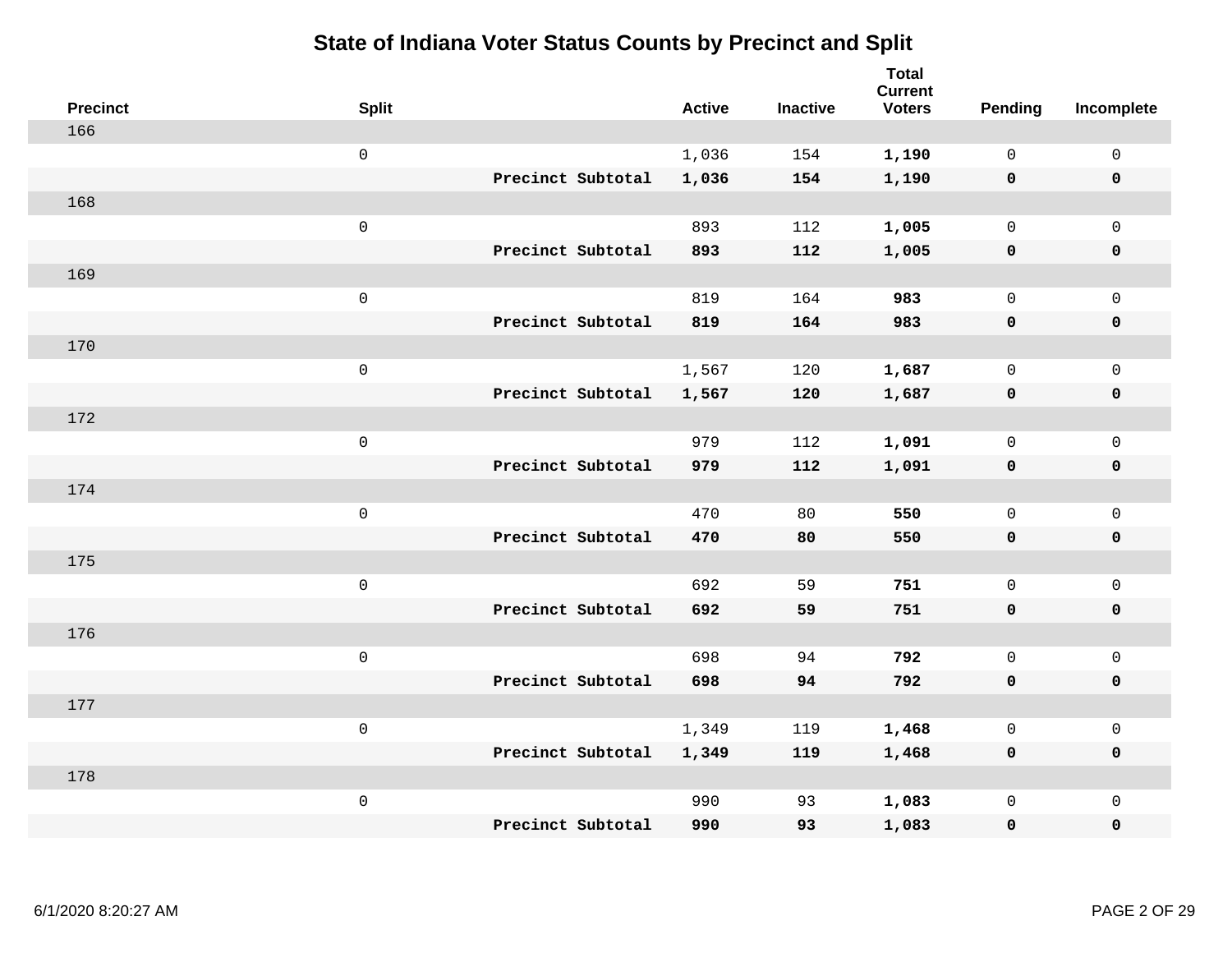| <b>Precinct</b> | <b>Split</b>        |                   | <b>Active</b> | <b>Inactive</b> | <b>Total</b><br><b>Current</b><br><b>Voters</b> | <b>Pending</b> | Incomplete          |
|-----------------|---------------------|-------------------|---------------|-----------------|-------------------------------------------------|----------------|---------------------|
| 179             |                     |                   |               |                 |                                                 |                |                     |
|                 | $\mathsf{O}\xspace$ |                   | 949           | 122             | 1,071                                           | $\mathbf{0}$   | 0                   |
|                 |                     | Precinct Subtotal | 949           | 122             | 1,071                                           | $\mathbf 0$    | $\mathbf 0$         |
| 180             |                     |                   |               |                 |                                                 |                |                     |
|                 | $\mathsf 0$         |                   | 1,358         | 206             | 1,564                                           | $\mathbf{0}$   | $\mathbf 0$         |
|                 |                     | Precinct Subtotal | 1,358         | 206             | 1,564                                           | $\mathbf 0$    | $\pmb{0}$           |
| 183             |                     |                   |               |                 |                                                 |                |                     |
|                 | $\mathsf 0$         |                   | 754           | 92              | 846                                             | $\mathbf{0}$   | $\mathsf{O}$        |
|                 |                     | Precinct Subtotal | 754           | 92              | 846                                             | 0              | $\mathbf 0$         |
| 184             |                     |                   |               |                 |                                                 |                |                     |
|                 | $\mathsf 0$         |                   | 685           | 61              | 746                                             | $\mathsf{O}$   | $\mathsf{O}$        |
|                 |                     | Precinct Subtotal | 685           | 61              | 746                                             | $\mathbf 0$    | $\pmb{0}$           |
| 185             |                     |                   |               |                 |                                                 |                |                     |
|                 | $\mathsf 0$         |                   | 1,075         | 108             | 1,183                                           | $\mathbf{0}$   | $\mathsf{O}$        |
|                 |                     | Precinct Subtotal | 1,075         | 108             | 1,183                                           | 0              | $\mathbf 0$         |
| 186             |                     |                   |               |                 |                                                 |                |                     |
|                 | $\mathsf{O}\xspace$ |                   | 1,170         | 137             | 1,307                                           | $\mathsf{O}$   | $\mathsf{O}\xspace$ |
|                 |                     | Precinct Subtotal | 1,170         | 137             | 1,307                                           | $\mathbf 0$    | $\mathbf 0$         |
| 188             |                     |                   |               |                 |                                                 |                |                     |
|                 | $\mathsf{O}\xspace$ |                   | 919           | 89              | 1,008                                           | $\mathbf{0}$   | $\mathsf{O}$        |
|                 |                     | Precinct Subtotal | 919           | 89              | 1,008                                           | $\mathbf 0$    | $\mathbf 0$         |
| 189             |                     |                   |               |                 |                                                 |                |                     |
|                 | $\mathsf 0$         |                   | 997           | 103             | 1,100                                           | 0              | $\mathsf{O}$        |
|                 |                     | Precinct Subtotal | 997           | 103             | 1,100                                           | $\mathbf 0$    | 0                   |
| 190             |                     |                   |               |                 |                                                 |                |                     |
|                 | $\mathsf 0$         |                   | 1,249         | 105             | 1,354                                           | 0              | $\mathsf{O}$        |
|                 |                     | Precinct Subtotal | 1,249         | 105             | 1,354                                           | 0              | 0                   |
| 192             |                     |                   |               |                 |                                                 |                |                     |
|                 | $\mathsf 0$         |                   | 735           | 99              | 834                                             | 0              | $\mathsf{O}$        |
|                 |                     | Precinct Subtotal | 735           | 99              | 834                                             | 0              | $\mathbf 0$         |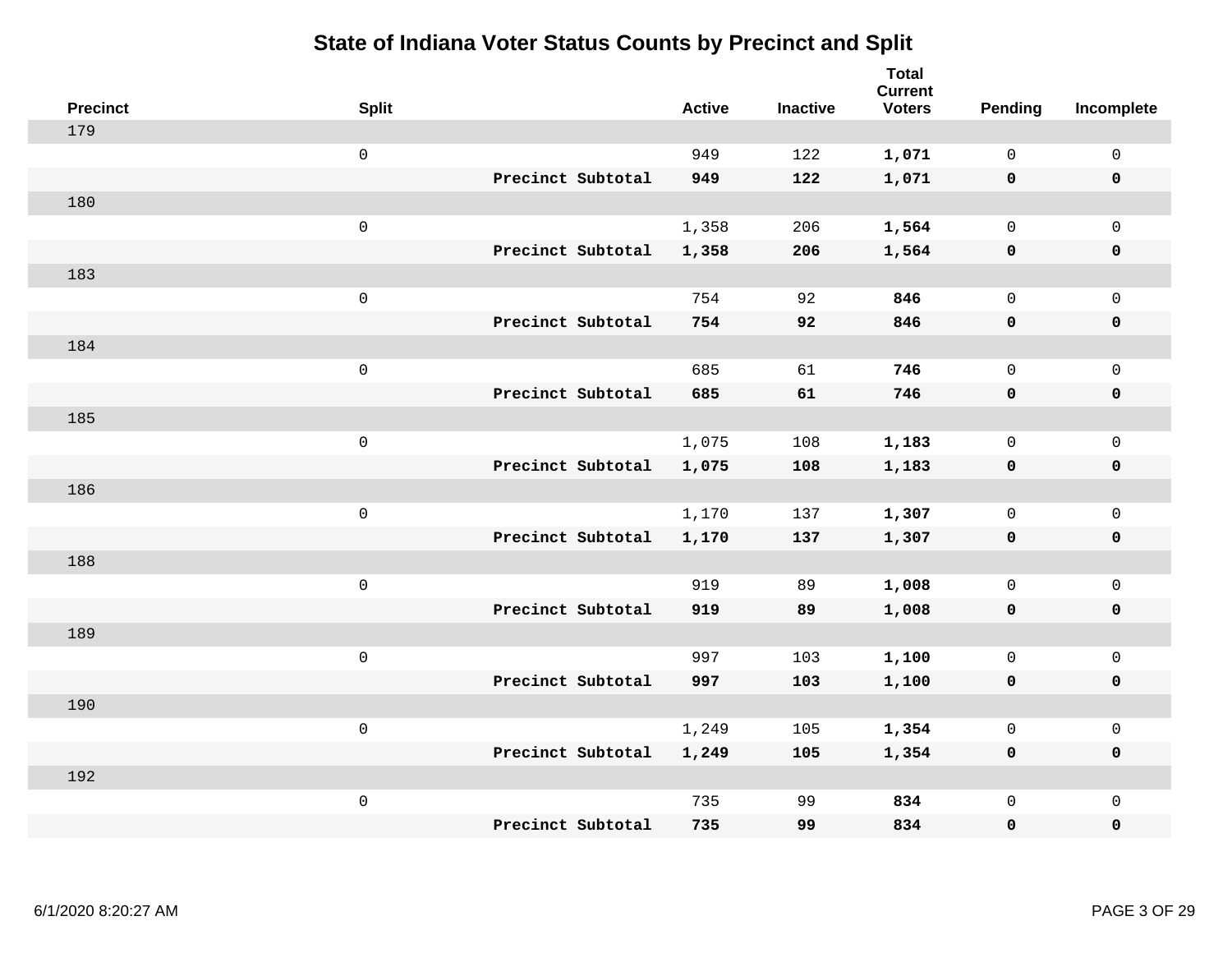| <b>Precinct</b> | <b>Split</b>        |                   | <b>Active</b> | <b>Inactive</b> | <b>Total</b><br><b>Current</b><br><b>Voters</b> | <b>Pending</b> | Incomplete          |
|-----------------|---------------------|-------------------|---------------|-----------------|-------------------------------------------------|----------------|---------------------|
| 194             |                     |                   |               |                 |                                                 |                |                     |
|                 | $\mathsf{O}$        |                   | 1,150         | 100             | 1,250                                           | $\mathbf 0$    | $\mathbf 0$         |
|                 |                     | Precinct Subtotal | 1,150         | 100             | 1,250                                           | $\mathbf 0$    | $\mathbf 0$         |
| 195             |                     |                   |               |                 |                                                 |                |                     |
|                 | $\mathsf{O}\xspace$ |                   | 1,028         | 129             | 1,157                                           | $\mathsf{O}$   | $\mathsf{O}$        |
|                 |                     | Precinct Subtotal | 1,028         | 129             | 1,157                                           | $\mathbf 0$    | $\pmb{0}$           |
| 196             |                     |                   |               |                 |                                                 |                |                     |
|                 | $\mathsf 0$         |                   | 8             | $\mathbf 0$     | 8                                               | $\mathbf 0$    | $\mathsf{O}$        |
|                 |                     | Precinct Subtotal | 8             | $\mathbf 0$     | 8                                               | 0              | $\mathbf 0$         |
| 197             |                     |                   |               |                 |                                                 |                |                     |
|                 | $\mathsf{O}\xspace$ |                   | 486           | 54              | 540                                             | $\mathbf{0}$   | $\mathbf 0$         |
|                 |                     | Precinct Subtotal | 486           | 54              | 540                                             | $\mathbf 0$    | $\mathbf 0$         |
| 200             |                     |                   |               |                 |                                                 |                |                     |
|                 | $\mathsf 0$         |                   | 492           | 89              | 581                                             | $\mathbf 0$    | $\mathbf 0$         |
|                 |                     | Precinct Subtotal | 492           | 89              | 581                                             | 0              | $\mathbf 0$         |
| 203             |                     |                   |               |                 |                                                 |                |                     |
|                 | $\mathsf 0$         |                   | 895           | 109             | 1,004                                           | $\mathsf{O}$   | $\mathsf{O}$        |
|                 |                     | Precinct Subtotal | 895           | 109             | 1,004                                           | 0              | $\pmb{0}$           |
| 204             |                     |                   |               |                 |                                                 |                |                     |
|                 | $\mathsf 0$         |                   | 978           | 144             | 1,122                                           | $\mathsf{O}$   | $\mathsf{O}$        |
|                 |                     | Precinct Subtotal | 978           | 144             | 1,122                                           | 0              | $\mathbf 0$         |
| 205             |                     |                   |               |                 |                                                 |                |                     |
|                 | $\mathsf 0$         |                   | 1,260         | 176             | 1,436                                           | $\mathsf{O}$   | $\mathsf{O}\xspace$ |
|                 |                     | Precinct Subtotal | 1,260         | 176             | 1,436                                           | $\mathbf 0$    | $\mathbf 0$         |
| 207             |                     |                   |               |                 |                                                 |                |                     |
|                 | $\mathsf 0$         |                   | 1,103         | 197             | 1,300                                           | $\mathsf{O}$   | $\mathsf 0$         |
|                 |                     | Precinct Subtotal | 1,103         | 197             | 1,300                                           | 0              | $\mathbf 0$         |
| 209             |                     |                   |               |                 |                                                 |                |                     |
|                 | $\mathsf 0$         |                   | 525           | 80              | 605                                             | 0              | $\mathsf{O}$        |
|                 |                     | Precinct Subtotal | 525           | 80              | 605                                             | 0              | $\mathbf 0$         |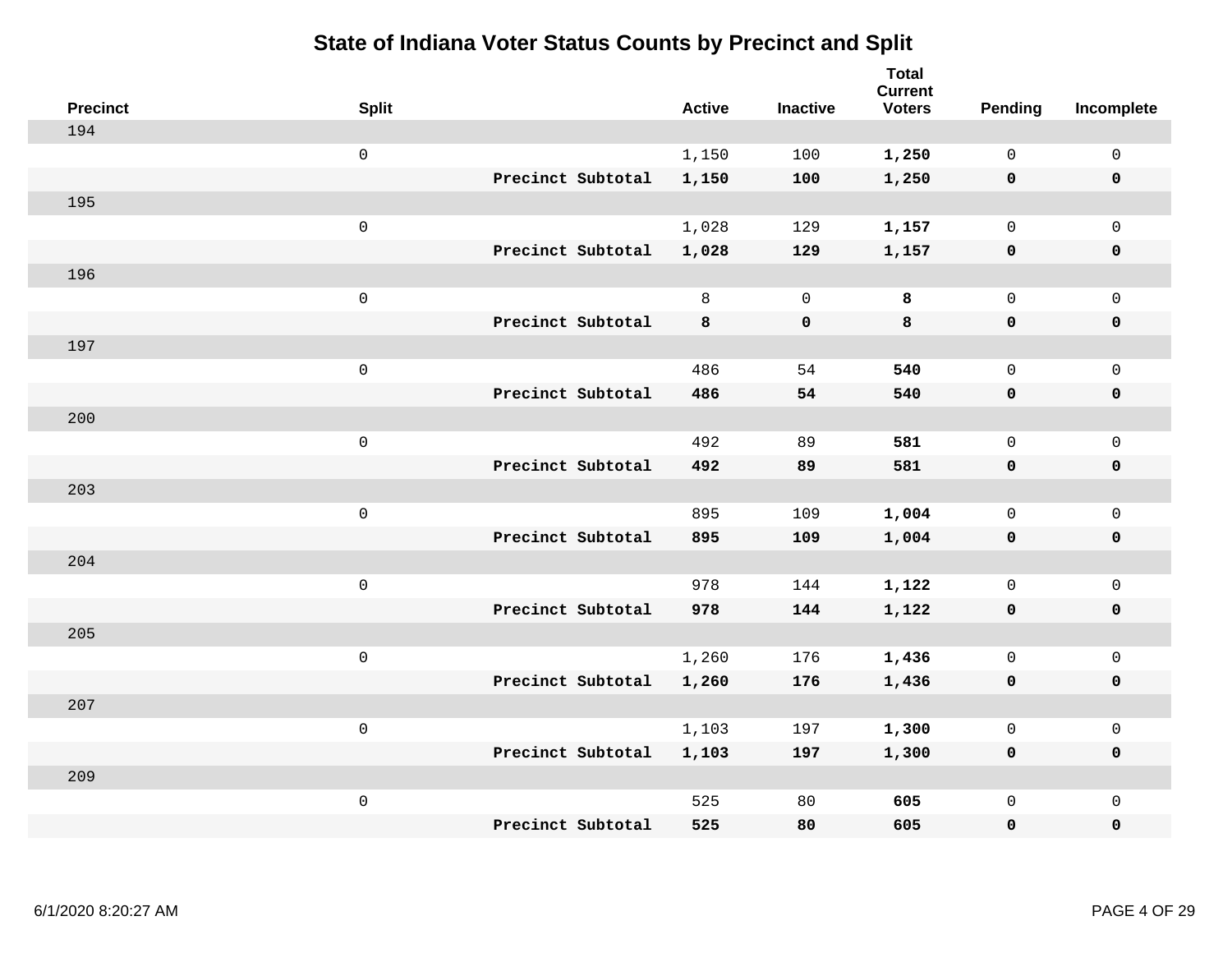| <b>Precinct</b> | <b>Split</b>        |                   | <b>Active</b> | <b>Inactive</b> | <b>Total</b><br><b>Current</b><br><b>Voters</b> | Pending      | Incomplete          |
|-----------------|---------------------|-------------------|---------------|-----------------|-------------------------------------------------|--------------|---------------------|
| 210             |                     |                   |               |                 |                                                 |              |                     |
|                 | $\mathsf{O}\xspace$ |                   | 848           | 156             | 1,004                                           | $\mathbf 0$  | $\mathsf{O}\xspace$ |
|                 |                     | Precinct Subtotal | 848           | 156             | 1,004                                           | $\mathbf 0$  | $\pmb{0}$           |
| 211             |                     |                   |               |                 |                                                 |              |                     |
|                 | $\mathsf{O}\xspace$ |                   | 569           | 52              | 621                                             | $\mathbf 0$  | $\mathbf{0}$        |
|                 |                     | Precinct Subtotal | 569           | 52              | 621                                             | $\mathbf 0$  | $\pmb{0}$           |
| 212             |                     |                   |               |                 |                                                 |              |                     |
|                 | $\mathsf 0$         |                   | 506           | 82              | 588                                             | $\mathsf{O}$ | $\mathsf{O}\xspace$ |
|                 |                     | Precinct Subtotal | 506           | 82              | 588                                             | 0            | 0                   |
| 213             |                     |                   |               |                 |                                                 |              |                     |
|                 | $\mathsf{O}\xspace$ |                   | 730           | 614             | 1,344                                           | $\mathbf 0$  | $\mathsf{O}$        |
|                 |                     | Precinct Subtotal | 730           | 614             | 1,344                                           | $\mathbf 0$  | 0                   |
| 214             |                     |                   |               |                 |                                                 |              |                     |
|                 | $\mathsf{O}\xspace$ |                   | 395           | 108             | 503                                             | $\mathbf 0$  | $\mathsf{O}\xspace$ |
|                 |                     | Precinct Subtotal | 395           | 108             | 503                                             | 0            | 0                   |
| 216             |                     |                   |               |                 |                                                 |              |                     |
|                 | $\mathsf{O}\xspace$ |                   | 251           | 156             | 407                                             | $\mathbf{0}$ | $\mathsf{O}\xspace$ |
|                 |                     | Precinct Subtotal | 251           | 156             | 407                                             | $\mathbf 0$  | 0                   |
| 217             |                     |                   |               |                 |                                                 |              |                     |
|                 | $\mathsf{O}\xspace$ |                   | 730           | 81              | 811                                             | $\mathbf 0$  | $\mathsf{O}$        |
|                 |                     | Precinct Subtotal | 730           | 81              | 811                                             | 0            | 0                   |
| 218             |                     |                   |               |                 |                                                 |              |                     |
|                 | $\mathsf 0$         |                   | 936           | 107             | 1,043                                           | $\mathsf{O}$ | $\mathsf{O}\xspace$ |
|                 |                     | Precinct Subtotal | 936           | 107             | 1,043                                           | 0            | 0                   |
| 255             |                     |                   |               |                 |                                                 |              |                     |
|                 | $\mathsf 0$         |                   | 905           | 99              | 1,004                                           | $\mathsf{O}$ | $\mathsf{O}\xspace$ |
|                 |                     | Precinct Subtotal | 905           | 99              | 1,004                                           | 0            | 0                   |
| 256             |                     |                   |               |                 |                                                 |              |                     |
|                 | $\mathsf 0$         |                   | 860           | 81              | 941                                             | $\mathsf{O}$ | $\mathsf{O}$        |
|                 |                     | Precinct Subtotal | 860           | 81              | 941                                             | 0            | 0                   |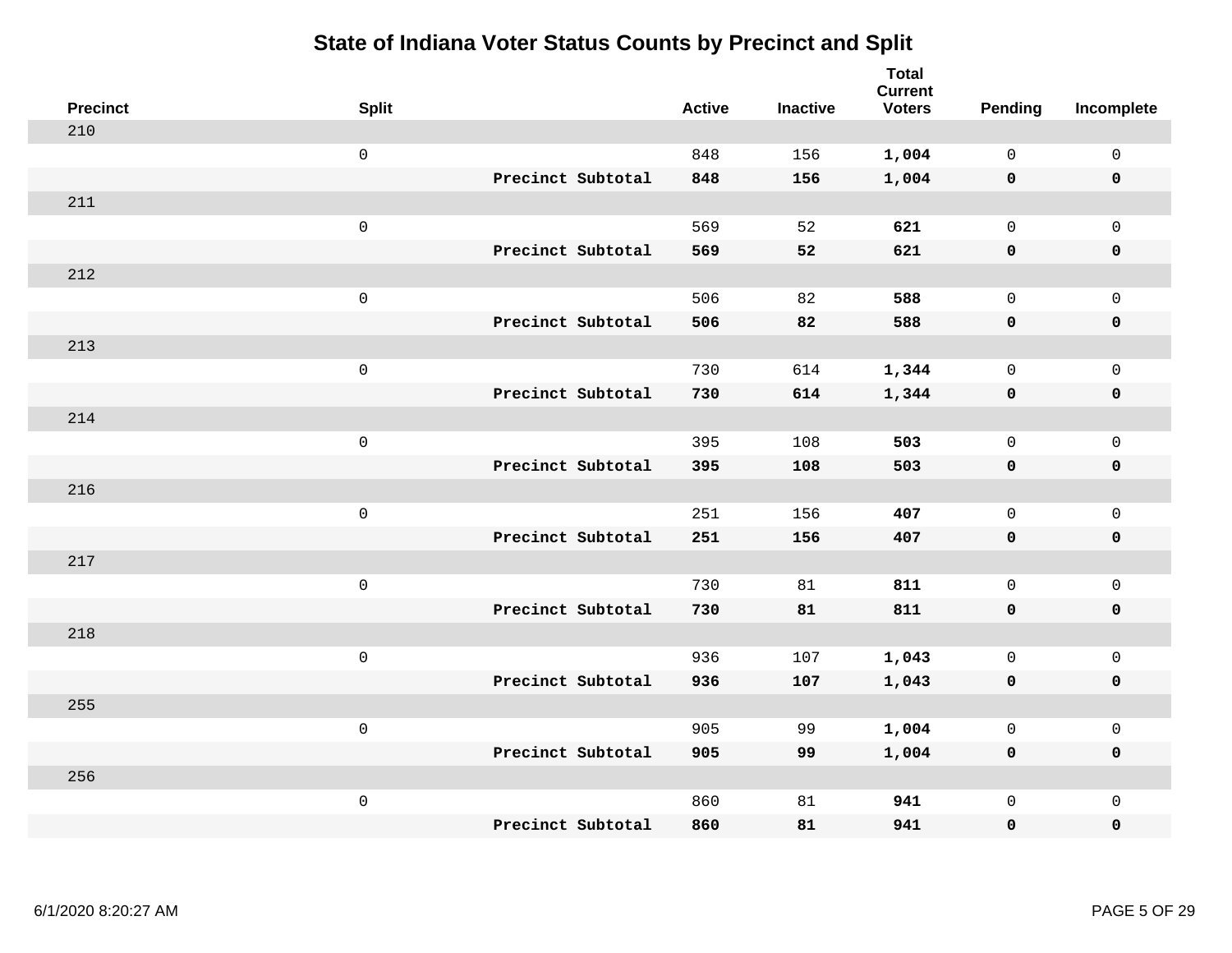| <b>Precinct</b> | <b>Split</b>        |                   | <b>Active</b> | <b>Inactive</b> | <b>Total</b><br><b>Current</b><br><b>Voters</b> | Pending      | Incomplete   |
|-----------------|---------------------|-------------------|---------------|-----------------|-------------------------------------------------|--------------|--------------|
| 257             |                     |                   |               |                 |                                                 |              |              |
|                 | $\mathsf 0$         |                   | 1,331         | 205             | 1,536                                           | 0            | $\mathsf 0$  |
|                 |                     | Precinct Subtotal | 1,331         | 205             | 1,536                                           | $\mathbf 0$  | $\mathbf 0$  |
| 259             |                     |                   |               |                 |                                                 |              |              |
|                 | $\mathsf{O}\xspace$ |                   | 562           | 95              | 657                                             | $\mathbf{0}$ | $\mathbf 0$  |
|                 |                     | Precinct Subtotal | 562           | 95              | 657                                             | $\mathbf 0$  | $\mathbf 0$  |
| 260             |                     |                   |               |                 |                                                 |              |              |
|                 | $\mathsf{O}\xspace$ |                   | 1,356         | 214             | 1,570                                           | $\mathbf{0}$ | $\mathbf{0}$ |
|                 |                     | Precinct Subtotal | 1,356         | 214             | 1,570                                           | $\mathbf 0$  | $\pmb{0}$    |
| 261             |                     |                   |               |                 |                                                 |              |              |
|                 | $\mathsf 0$         |                   | 659           | 79              | 738                                             | 0            | $\mathsf{O}$ |
|                 |                     | Precinct Subtotal | 659           | 79              | 738                                             | $\mathbf 0$  | $\pmb{0}$    |
| 262             |                     |                   |               |                 |                                                 |              |              |
|                 | $\mathsf 0$         |                   | 251           | 24              | 275                                             | $\mathbf{0}$ | $\mathbf 0$  |
|                 |                     | Precinct Subtotal | 251           | 24              | 275                                             | 0            | $\mathbf 0$  |
| 270             |                     |                   |               |                 |                                                 |              |              |
|                 | $\mathsf{O}\xspace$ |                   | 533           | 56              | 589                                             | $\mathbf 0$  | $\mathbf 0$  |
|                 |                     | Precinct Subtotal | 533           | 56              | 589                                             | $\mathbf 0$  | $\mathbf 0$  |
| 285             |                     |                   |               |                 |                                                 |              |              |
|                 | $\mathsf 0$         |                   | 1,502         | 153             | 1,655                                           | 0            | $\mathbf 0$  |
|                 |                     | Precinct Subtotal | 1,502         | 153             | 1,655                                           | 0            | 0            |
| 287             |                     |                   |               |                 |                                                 |              |              |
|                 | $\mathsf 0$         |                   | 930           | 136             | 1,066                                           | $\mathsf{O}$ | $\mathsf{O}$ |
|                 |                     | Precinct Subtotal | 930           | 136             | 1,066                                           | 0            | $\mathbf 0$  |
| 288             |                     |                   |               |                 |                                                 |              |              |
|                 | $\mathsf 0$         |                   | 889           | 137             | 1,026                                           | 0            | $\mathsf{O}$ |
|                 |                     | Precinct Subtotal | 889           | 137             | 1,026                                           | 0            | $\pmb{0}$    |
| 289             |                     |                   |               |                 |                                                 |              |              |
|                 | $\mathbf 0$         |                   | 1,190         | 176             | 1,366                                           | 0            | $\mathsf{O}$ |
|                 |                     | Precinct Subtotal | 1,190         | 176             | 1,366                                           | 0            | $\mathbf 0$  |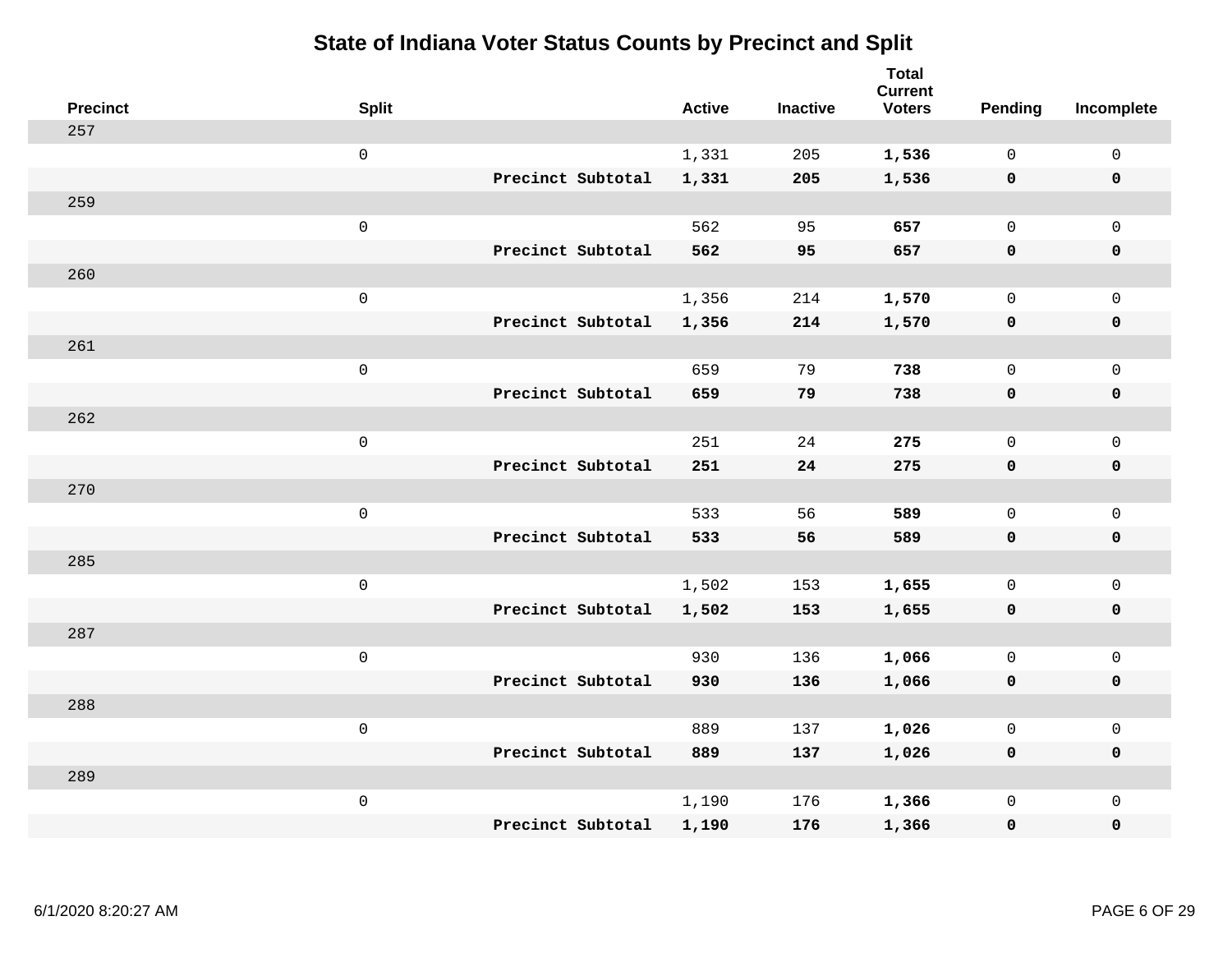| <b>Precinct</b> | <b>Split</b>        |                   | <b>Active</b> | <b>Inactive</b> | <b>Total</b><br><b>Current</b><br><b>Voters</b> | <b>Pending</b> | Incomplete  |
|-----------------|---------------------|-------------------|---------------|-----------------|-------------------------------------------------|----------------|-------------|
| 290             |                     |                   |               |                 |                                                 |                |             |
|                 | $\mathsf{O}\xspace$ |                   | 605           | 98              | 703                                             | $\mathbf 0$    | $\mathsf 0$ |
|                 |                     | Precinct Subtotal | 605           | 98              | 703                                             | $\mathbf 0$    | $\mathbf 0$ |
| 291             |                     |                   |               |                 |                                                 |                |             |
|                 | $\mathsf 0$         |                   | 589           | 47              | 636                                             | $\mathbf 0$    | $\mathbf 0$ |
|                 |                     | Precinct Subtotal | 589           | 47              | 636                                             | $\mathbf 0$    | $\pmb{0}$   |
| 292             |                     |                   |               |                 |                                                 |                |             |
|                 | $\mathsf 0$         |                   | 469           | 175             | 644                                             | $\mathbf 0$    | $\mathsf 0$ |
|                 |                     | Precinct Subtotal | 469           | 175             | 644                                             | $\mathbf 0$    | $\mathbf 0$ |
| 293             |                     |                   |               |                 |                                                 |                |             |
|                 | $\mathbf 0$         |                   | 976           | 128             | 1,104                                           | $\mathbf 0$    | $\mathbf 0$ |
|                 |                     | Precinct Subtotal | 976           | 128             | 1,104                                           | $\mathbf 0$    | $\mathbf 0$ |
| 294             |                     |                   |               |                 |                                                 |                |             |
|                 | $\mathsf 0$         |                   | 356           | 30              | 386                                             | $\Omega$       | $\mathbf 0$ |
|                 |                     | Precinct Subtotal | 356           | 30              | 386                                             | $\mathbf 0$    | $\mathbf 0$ |
| 296             |                     |                   |               |                 |                                                 |                |             |
|                 | $\mathbf 0$         |                   | 656           | 127             | 783                                             | $\mathbf 0$    | $\mathsf 0$ |
|                 |                     | Precinct Subtotal | 656           | 127             | 783                                             | $\mathbf 0$    | $\mathbf 0$ |
| 297             |                     |                   |               |                 |                                                 |                |             |
|                 | $\mathbf 0$         |                   | 767           | 116             | 883                                             | $\mathbf 0$    | $\mathsf 0$ |
|                 |                     | Precinct Subtotal | 767           | 116             | 883                                             | $\mathbf 0$    | $\mathbf 0$ |
| 298             |                     |                   |               |                 |                                                 |                |             |
|                 | $\mathbf 0$         |                   | 531           | 59              | 590                                             | $\mathbf 0$    | $\mathsf 0$ |
|                 |                     | Precinct Subtotal | 531           | 59              | 590                                             | $\mathbf 0$    | $\mathbf 0$ |
| 303             |                     |                   |               |                 |                                                 |                |             |
|                 | $\mathsf 0$         |                   | 1,239         | 209             | 1,448                                           | 0              | $\mathsf 0$ |
|                 |                     | Precinct Subtotal | 1,239         | 209             | 1,448                                           | $\mathbf 0$    | $\mathbf 0$ |
| 304             |                     |                   |               |                 |                                                 |                |             |
|                 | $\mathbf 0$         |                   | 514           | 269             | 783                                             | $\mathsf{O}$   | $\mathbf 0$ |
|                 |                     | Precinct Subtotal | 514           | 269             | 783                                             | $\mathbf 0$    | $\pmb{0}$   |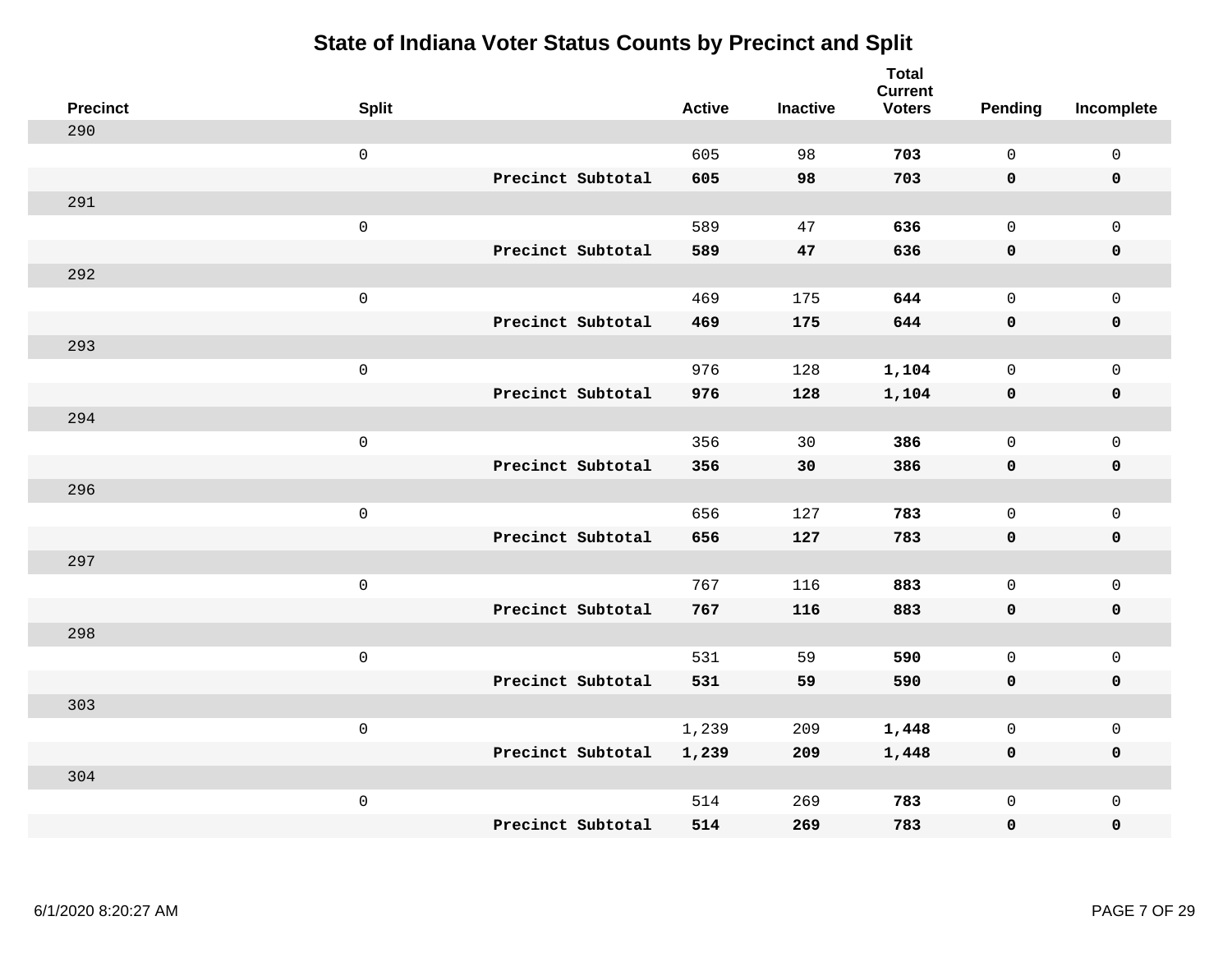| <b>Precinct</b> | <b>Split</b>        |                   | <b>Active</b> | <b>Inactive</b> | <b>Total</b><br><b>Current</b><br><b>Voters</b> | Pending      | Incomplete          |
|-----------------|---------------------|-------------------|---------------|-----------------|-------------------------------------------------|--------------|---------------------|
| 306             |                     |                   |               |                 |                                                 |              |                     |
|                 | $\mathsf{O}$        |                   | 1,336         | 225             | 1,561                                           | $\mathbf 0$  | $\mathsf{O}\xspace$ |
|                 |                     | Precinct Subtotal | 1,336         | 225             | 1,561                                           | $\mathbf 0$  | $\pmb{0}$           |
| 307             |                     |                   |               |                 |                                                 |              |                     |
|                 | $\mathsf 0$         |                   | 764           | 92              | 856                                             | $\mathbf 0$  | $\mathbf{0}$        |
|                 |                     | Precinct Subtotal | 764           | 92              | 856                                             | $\mathbf 0$  | $\pmb{0}$           |
| 309             |                     |                   |               |                 |                                                 |              |                     |
|                 | $\mathsf 0$         |                   | 1,074         | 211             | 1,285                                           | $\mathsf{O}$ | $\mathsf 0$         |
|                 |                     | Precinct Subtotal | 1,074         | 211             | 1,285                                           | $\mathbf 0$  | 0                   |
| 310             |                     |                   |               |                 |                                                 |              |                     |
|                 | $\mathsf{O}\xspace$ |                   | 1,067         | 354             | 1,421                                           | $\mathbf 0$  | $\mathsf{O}\xspace$ |
|                 |                     | Precinct Subtotal | 1,067         | 354             | 1,421                                           | $\mathbf 0$  | 0                   |
| 311             |                     |                   |               |                 |                                                 |              |                     |
|                 | $\mathbf 0$         |                   | 914           | 158             | 1,072                                           | $\mathbf 0$  | $\mathsf{O}\xspace$ |
|                 |                     | Precinct Subtotal | 914           | 158             | 1,072                                           | 0            | 0                   |
| 312             |                     |                   |               |                 |                                                 |              |                     |
|                 | $\mathsf{O}\xspace$ |                   | 901           | 108             | 1,009                                           | $\mathbf 0$  | $\mathsf{O}\xspace$ |
|                 |                     | Precinct Subtotal | 901           | 108             | 1,009                                           | $\mathbf 0$  | 0                   |
| 313             |                     |                   |               |                 |                                                 |              |                     |
|                 | $\mathbf 0$         |                   | 569           | 140             | 709                                             | $\mathbf 0$  | $\mathsf{O}$        |
|                 |                     | Precinct Subtotal | 569           | 140             | 709                                             | 0            | 0                   |
| 314             |                     |                   |               |                 |                                                 |              |                     |
|                 | $\mathsf{O}\xspace$ |                   | 919           | 209             | 1,128                                           | 0            | $\mathsf{O}\xspace$ |
|                 |                     | Precinct Subtotal | 919           | 209             | 1,128                                           | 0            | 0                   |
| 315             |                     |                   |               |                 |                                                 |              |                     |
|                 | $\mathsf 0$         |                   | 754           | 102             | 856                                             | $\mathsf{O}$ | $\mathsf{O}\xspace$ |
|                 |                     | Precinct Subtotal | 754           | 102             | 856                                             | 0            | 0                   |
| 316             |                     |                   |               |                 |                                                 |              |                     |
|                 | $\mathbf 0$         |                   | 949           | 55              | 1,004                                           | $\mathsf{O}$ | $\mathsf{O}$        |
|                 |                     | Precinct Subtotal | 949           | 55              | 1,004                                           | 0            | 0                   |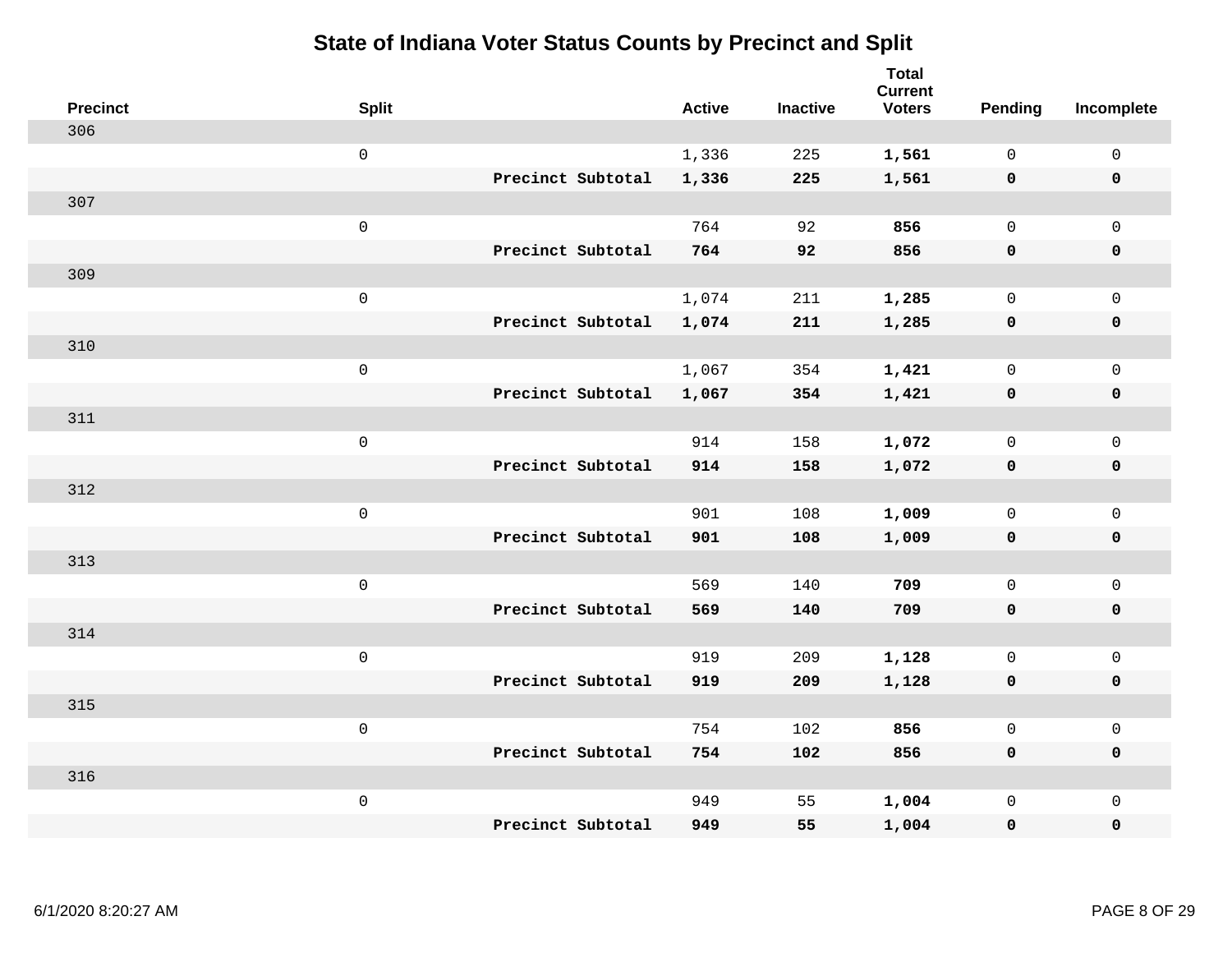| <b>Precinct</b> | <b>Split</b>        |                   | <b>Active</b> | <b>Inactive</b> | <b>Total</b><br><b>Current</b><br><b>Voters</b> | <b>Pending</b> | Incomplete   |
|-----------------|---------------------|-------------------|---------------|-----------------|-------------------------------------------------|----------------|--------------|
| 318             |                     |                   |               |                 |                                                 |                |              |
|                 | $\mathsf{O}\xspace$ |                   | 968           | 107             | 1,075                                           | $\mathbf 0$    | 0            |
|                 |                     | Precinct Subtotal | 968           | 107             | 1,075                                           | $\mathbf 0$    | $\mathbf 0$  |
| 319             |                     |                   |               |                 |                                                 |                |              |
|                 | $\mathsf{O}\xspace$ |                   | 951           | 115             | 1,066                                           | $\mathbf{0}$   | $\mathbf 0$  |
|                 |                     | Precinct Subtotal | 951           | 115             | 1,066                                           | $\mathbf 0$    | $\pmb{0}$    |
| 320             |                     |                   |               |                 |                                                 |                |              |
|                 | $\mathsf 0$         |                   | 891           | 103             | 994                                             | $\mathbf{0}$   | $\mathbf 0$  |
|                 |                     | Precinct Subtotal | 891           | 103             | 994                                             | 0              | $\mathbf 0$  |
| 321             |                     |                   |               |                 |                                                 |                |              |
|                 | $\mathsf{O}\xspace$ |                   | 752           | 97              | 849                                             | $\mathbf{0}$   | $\mathbf 0$  |
|                 |                     | Precinct Subtotal | 752           | 97              | 849                                             | $\mathbf 0$    | $\pmb{0}$    |
| 322             |                     |                   |               |                 |                                                 |                |              |
|                 | $\mathsf{O}\xspace$ |                   | 1,485         | 226             | 1,711                                           | $\mathbf{0}$   | $\mathsf{O}$ |
|                 |                     | Precinct Subtotal | 1,485         | 226             | 1,711                                           | 0              | $\mathbf 0$  |
| 323             |                     |                   |               |                 |                                                 |                |              |
|                 | $\mathsf{O}\xspace$ |                   | 771           | 284             | 1,055                                           | $\mathbf{0}$   | $\mathbf 0$  |
|                 |                     | Precinct Subtotal | 771           | 284             | 1,055                                           | $\mathbf 0$    | $\mathbf 0$  |
| 327             |                     |                   |               |                 |                                                 |                |              |
|                 | $\mathsf{O}$        |                   | 591           | 148             | 739                                             | $\mathbf{0}$   | $\mathbf 0$  |
|                 |                     | Precinct Subtotal | 591           | 148             | 739                                             | $\mathbf 0$    | $\mathbf 0$  |
| 360             |                     |                   |               |                 |                                                 |                |              |
|                 | $\mathsf{O}\xspace$ |                   | 952           | 185             | 1,137                                           | 0              | $\mathsf{O}$ |
|                 |                     | Precinct Subtotal | 952           | 185             | 1,137                                           | 0              | 0            |
| 364             |                     |                   |               |                 |                                                 |                |              |
|                 | $\mathsf 0$         |                   | 586           | 87              | 673                                             | $\mathsf{O}$   | $\mathsf{O}$ |
|                 |                     | Precinct Subtotal | 586           | 87              | 673                                             | $\mathbf 0$    | 0            |
| 366             |                     |                   |               |                 |                                                 |                |              |
|                 | $\mathsf 0$         |                   | 836           | 115             | 951                                             | 0              | $\mathbf 0$  |
|                 |                     | Precinct Subtotal | 836           | 115             | 951                                             | 0              | $\mathbf 0$  |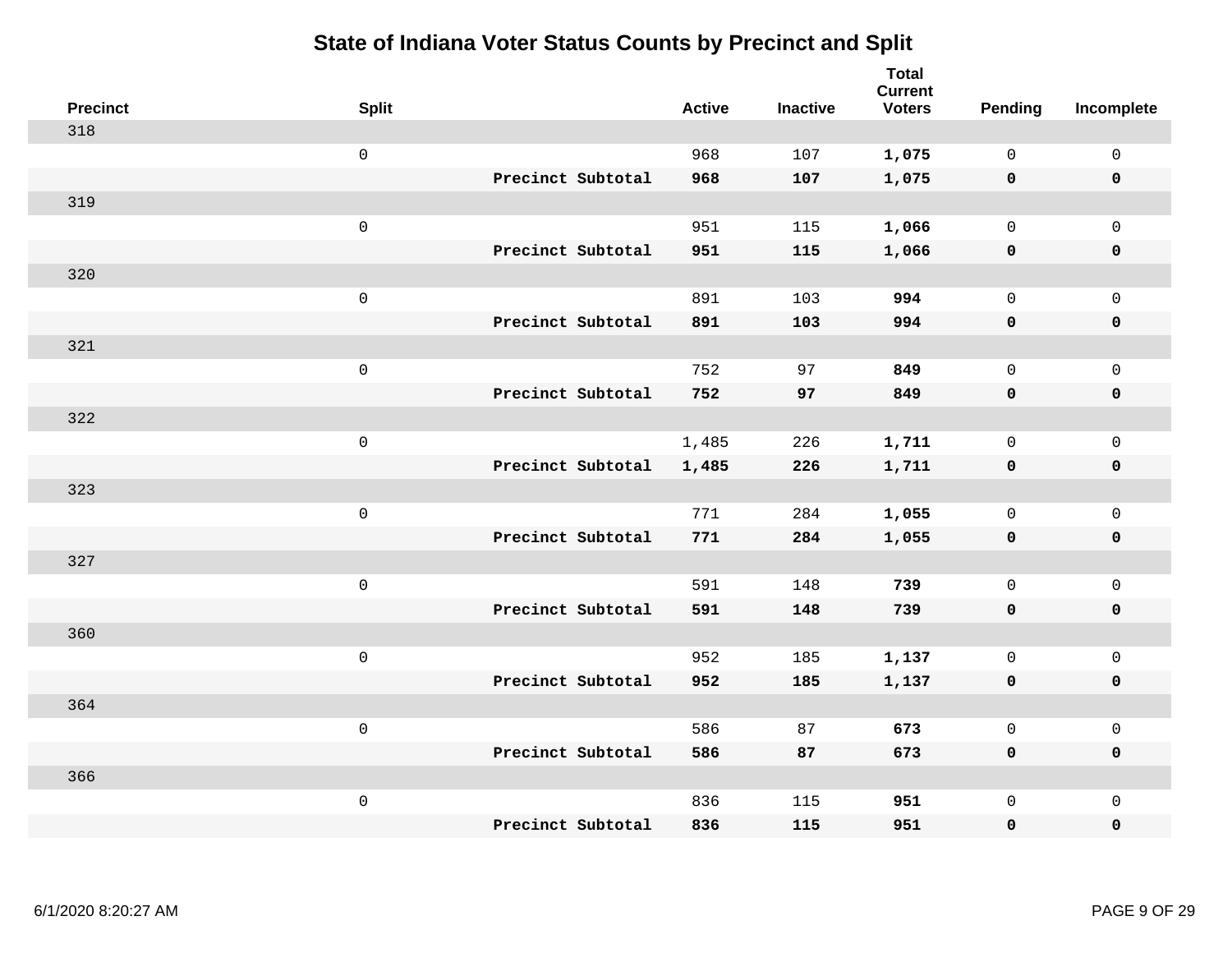| <b>Precinct</b> | <b>Split</b>        |                   | <b>Active</b> | <b>Inactive</b> | <b>Total</b><br><b>Current</b><br><b>Voters</b> | <b>Pending</b> | Incomplete          |
|-----------------|---------------------|-------------------|---------------|-----------------|-------------------------------------------------|----------------|---------------------|
| 367             |                     |                   |               |                 |                                                 |                |                     |
|                 | $\mathsf{O}\xspace$ |                   | 669           | 69              | 738                                             | $\mathbf 0$    | $\mathsf 0$         |
|                 |                     | Precinct Subtotal | 669           | 69              | 738                                             | $\mathbf 0$    | $\mathbf 0$         |
| 368             |                     |                   |               |                 |                                                 |                |                     |
|                 | $\mathbf 0$         |                   | 1,019         | 167             | 1,186                                           | $\mathsf{O}$   | $\mathbf 0$         |
|                 |                     | Precinct Subtotal | 1,019         | 167             | 1,186                                           | 0              | $\pmb{0}$           |
| 370             |                     |                   |               |                 |                                                 |                |                     |
|                 | $\mathsf 0$         |                   | 1,552         | 155             | 1,707                                           | $\mathbf 0$    | $\mathbf 0$         |
|                 |                     | Precinct Subtotal | 1,552         | 155             | 1,707                                           | $\mathbf 0$    | $\mathbf 0$         |
| 371             |                     |                   |               |                 |                                                 |                |                     |
|                 | $\mathbf 0$         |                   | 1,144         | 131             | 1,275                                           | $\mathbf 0$    | $\mathbf 0$         |
|                 |                     | Precinct Subtotal | 1,144         | 131             | 1,275                                           | $\mathbf 0$    | $\mathbf 0$         |
| 373             |                     |                   |               |                 |                                                 |                |                     |
|                 | $\mathsf 0$         |                   | 41            | 4               | 45                                              | $\Omega$       | $\mathbf{0}$        |
|                 |                     | Precinct Subtotal | 41            | $\overline{4}$  | 45                                              | $\mathbf 0$    | $\mathbf 0$         |
| 399             |                     |                   |               |                 |                                                 |                |                     |
|                 | $\mathbf 0$         |                   | 885           | 92              | 977                                             | $\mathbf 0$    | $\mathsf{O}\xspace$ |
|                 |                     | Precinct Subtotal | 885           | 92              | 977                                             | $\mathbf 0$    | $\mathbf 0$         |
| 410             |                     |                   |               |                 |                                                 |                |                     |
|                 | $\mathbf 0$         |                   | 963           | 142             | 1,105                                           | $\mathbf 0$    | $\mathsf 0$         |
|                 |                     | Precinct Subtotal | 963           | 142             | 1,105                                           | 0              | $\mathbf 0$         |
| 411             |                     |                   |               |                 |                                                 |                |                     |
|                 | $\mathbf 0$         |                   | 750           | 146             | 896                                             | $\mathbf 0$    | $\mathsf 0$         |
|                 |                     | Precinct Subtotal | 750           | 146             | 896                                             | $\mathbf 0$    | $\mathbf 0$         |
| 415             |                     |                   |               |                 |                                                 |                |                     |
|                 | $\mathbf 0$         |                   | 784           | 215             | 999                                             | $\mathsf{O}$   | $\mathsf 0$         |
|                 |                     | Precinct Subtotal | 784           | 215             | 999                                             | $\mathbf 0$    | $\mathbf 0$         |
| 418             |                     |                   |               |                 |                                                 |                |                     |
|                 | $\mathbf 0$         |                   | 619           | 58              | 677                                             | $\mathbf 0$    | $\mathbf 0$         |
|                 |                     | Precinct Subtotal | 619           | 58              | 677                                             | $\mathbf 0$    | $\pmb{0}$           |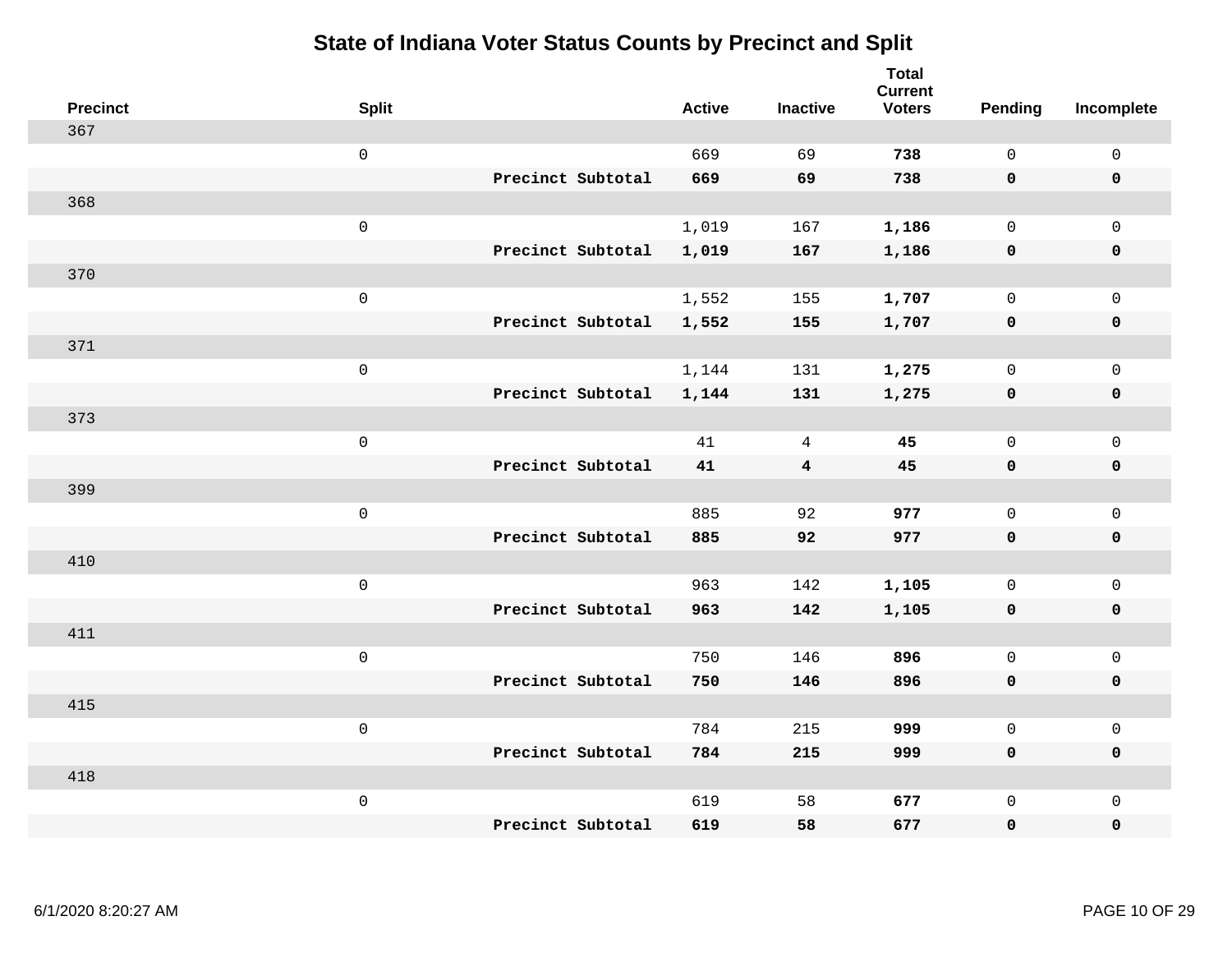| <b>Precinct</b> | <b>Split</b>        |                   | <b>Active</b> | <b>Inactive</b> | <b>Total</b><br><b>Current</b><br><b>Voters</b> | Pending      | Incomplete          |
|-----------------|---------------------|-------------------|---------------|-----------------|-------------------------------------------------|--------------|---------------------|
| 452             |                     |                   |               |                 |                                                 |              |                     |
|                 | $\mathbf 0$         |                   | 1,654         | 219             | 1,873                                           | $\mathbf 0$  | $\mathsf{O}$        |
|                 |                     | Precinct Subtotal | 1,654         | 219             | 1,873                                           | $\mathbf 0$  | $\mathbf 0$         |
| 454             |                     |                   |               |                 |                                                 |              |                     |
|                 | $\mathsf{O}\xspace$ |                   | 1,322         | 193             | 1,515                                           | $\mathbf 0$  | $\mathsf{O}$        |
|                 |                     | Precinct Subtotal | 1,322         | 193             | 1,515                                           | 0            | 0                   |
| 456             |                     |                   |               |                 |                                                 |              |                     |
|                 | $\mathbf 0$         |                   | 734           | 259             | 993                                             | $\mathbf 0$  | $\mathsf{O}\xspace$ |
|                 |                     | Precinct Subtotal | 734           | 259             | 993                                             | $\mathbf 0$  | 0                   |
| 457             |                     |                   |               |                 |                                                 |              |                     |
|                 | $\mathbf 0$         |                   | 1,286         | 220             | 1,506                                           | $\mathbf 0$  | $\mathsf{O}\xspace$ |
|                 |                     | Precinct Subtotal | 1,286         | 220             | 1,506                                           | 0            | 0                   |
| 459             |                     |                   |               |                 |                                                 |              |                     |
|                 | $\mathbf 0$         |                   | 747           | 53              | 800                                             | $\mathbf{0}$ | $\mathbf 0$         |
|                 |                     | Precinct Subtotal | 747           | 53              | 800                                             | 0            | 0                   |
| 460             |                     |                   |               |                 |                                                 |              |                     |
|                 | $\mathbf 0$         |                   | 762           | 136             | 898                                             | $\mathsf{O}$ | $\mathsf{O}$        |
|                 |                     | Precinct Subtotal | 762           | 136             | 898                                             | 0            | 0                   |
| 461             |                     |                   |               |                 |                                                 |              |                     |
|                 | $\mathbf 0$         |                   | 28            | 6               | 34                                              | $\mathsf{O}$ | $\mathsf{O}$        |
|                 |                     | Precinct Subtotal | 28            | 6               | 34                                              | 0            | 0                   |
| 468             |                     |                   |               |                 |                                                 |              |                     |
|                 | $\mathbf 0$         |                   | 821           | 81              | 902                                             | $\mathbf 0$  | $\mathsf{O}\xspace$ |
|                 |                     | Precinct Subtotal | 821           | 81              | 902                                             | 0            | 0                   |
| 469             |                     |                   |               |                 |                                                 |              |                     |
|                 | $\mathbf 0$         |                   | 551           | 76              | 627                                             | $\mathbf 0$  | $\mathsf{O}\xspace$ |
|                 |                     | Precinct Subtotal | 551           | 76              | 627                                             | 0            | 0                   |
| 470             |                     |                   |               |                 |                                                 |              |                     |
|                 | $\mathbf 0$         |                   | 919           | 95              | 1,014                                           | $\mathsf{O}$ | $\mathsf{O}$        |
|                 |                     | Precinct Subtotal | 919           | 95              | 1,014                                           | 0            | 0                   |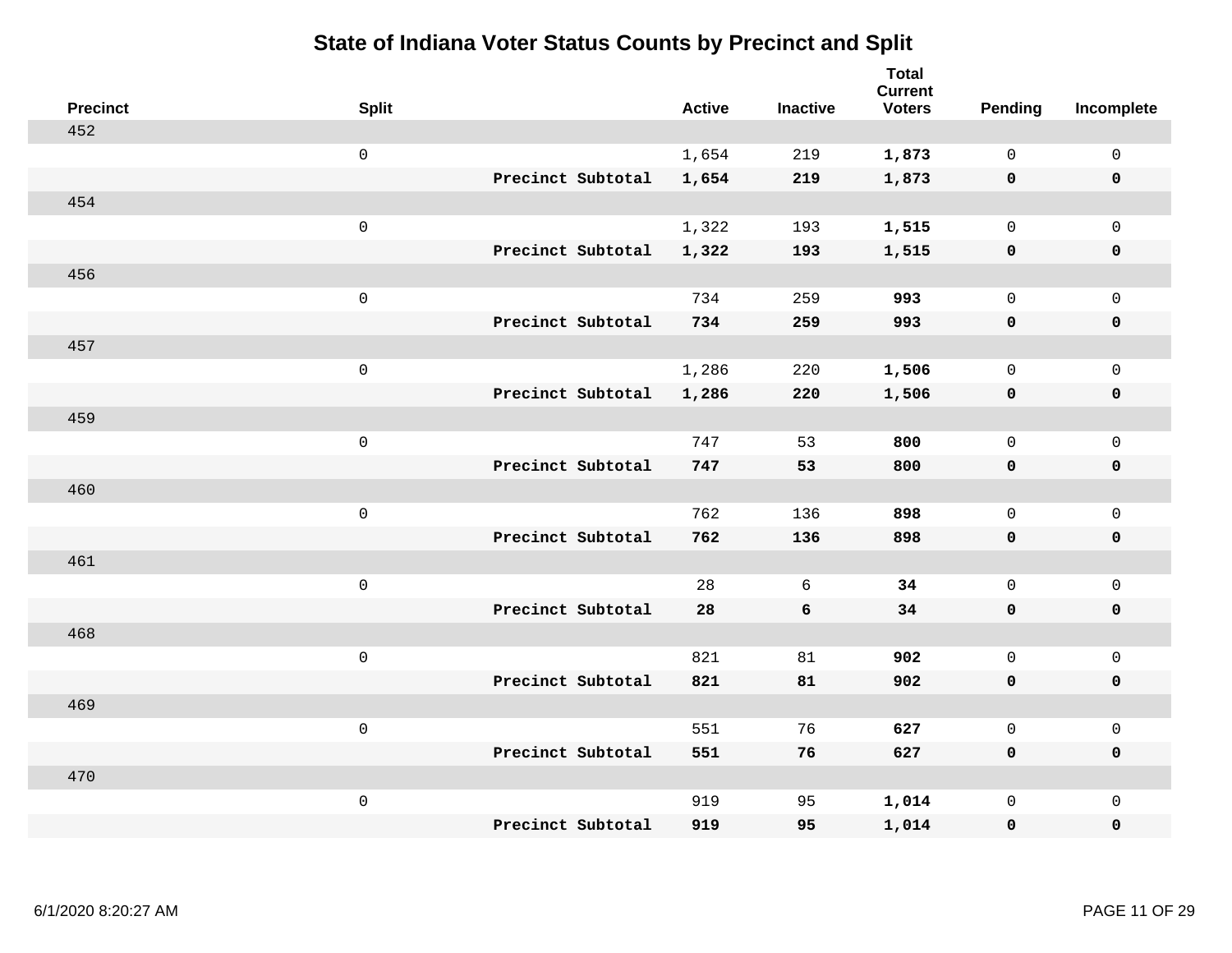| <b>Precinct</b> | <b>Split</b>        |                   | <b>Active</b> | <b>Inactive</b> | <b>Total</b><br><b>Current</b><br><b>Voters</b> | <b>Pending</b> | Incomplete          |
|-----------------|---------------------|-------------------|---------------|-----------------|-------------------------------------------------|----------------|---------------------|
| 471             |                     |                   |               |                 |                                                 |                |                     |
|                 | $\mathsf{O}\xspace$ |                   | 646           | 135             | 781                                             | $\mathbf 0$    | $\mathsf 0$         |
|                 |                     | Precinct Subtotal | 646           | 135             | 781                                             | $\mathbf 0$    | $\mathbf 0$         |
| 472             |                     |                   |               |                 |                                                 |                |                     |
|                 | $\mathsf 0$         |                   | 825           | 139             | 964                                             | $\mathbf 0$    | $\mathbf 0$         |
|                 |                     | Precinct Subtotal | 825           | 139             | 964                                             | $\mathbf 0$    | $\pmb{0}$           |
| 473             |                     |                   |               |                 |                                                 |                |                     |
|                 | $\mathsf 0$         |                   | 975           | 108             | 1,083                                           | $\mathbf 0$    | $\mathsf{O}\xspace$ |
|                 |                     | Precinct Subtotal | 975           | 108             | 1,083                                           | $\mathbf 0$    | $\mathbf 0$         |
| 474             |                     |                   |               |                 |                                                 |                |                     |
|                 | $\mathbf 0$         |                   | 1,265         | 184             | 1,449                                           | $\mathbf 0$    | $\mathbf 0$         |
|                 |                     | Precinct Subtotal | 1,265         | 184             | 1,449                                           | $\mathbf 0$    | $\mathbf 0$         |
| 475             |                     |                   |               |                 |                                                 |                |                     |
|                 | $\mathsf 0$         |                   | 639           | 132             | 771                                             | $\mathbf 0$    | $\mathbf{0}$        |
|                 |                     | Precinct Subtotal | 639           | 132             | 771                                             | $\mathbf 0$    | $\mathbf 0$         |
| 476             |                     |                   |               |                 |                                                 |                |                     |
|                 | $\mathbf 0$         |                   | 602           | 69              | 671                                             | $\mathsf{O}$   | $\mathsf{O}\xspace$ |
|                 |                     | Precinct Subtotal | 602           | 69              | 671                                             | $\mathbf 0$    | $\mathbf 0$         |
| 477             |                     |                   |               |                 |                                                 |                |                     |
|                 | $\mathbf 0$         |                   | 931           | 92              | 1,023                                           | $\mathbf 0$    | $\mathsf{O}\xspace$ |
|                 |                     | Precinct Subtotal | 931           | 92              | 1,023                                           | 0              | $\mathbf 0$         |
| 478             |                     |                   |               |                 |                                                 |                |                     |
|                 | $\mathbf 0$         |                   | 654           | 75              | 729                                             | $\mathbf 0$    | $\mathsf{O}\xspace$ |
|                 |                     | Precinct Subtotal | 654           | 75              | 729                                             | $\mathbf 0$    | $\mathbf 0$         |
| 479             |                     |                   |               |                 |                                                 |                |                     |
|                 | $\mathsf 0$         |                   | 795           | 109             | 904                                             | $\mathsf{O}$   | $\mathsf 0$         |
|                 |                     | Precinct Subtotal | 795           | 109             | 904                                             | $\mathbf 0$    | $\mathbf 0$         |
| 480             |                     |                   |               |                 |                                                 |                |                     |
|                 | $\mathbf 0$         |                   | 861           | 103             | 964                                             | $\mathsf{O}$   | $\mathbf 0$         |
|                 |                     | Precinct Subtotal | 861           | 103             | 964                                             | 0              | $\pmb{0}$           |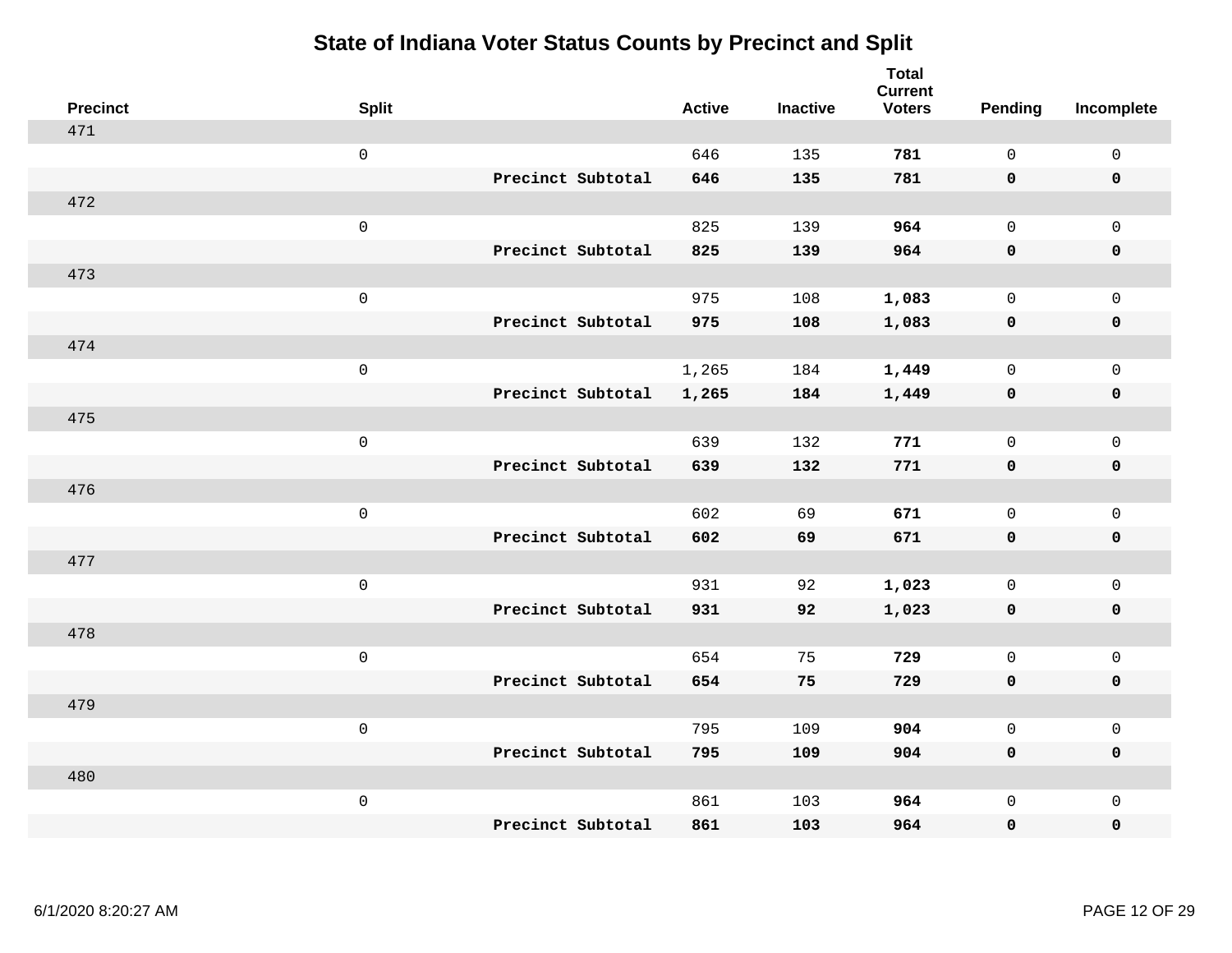| <b>Precinct</b> | <b>Split</b>        |                   | <b>Active</b> | <b>Inactive</b> | <b>Total</b><br><b>Current</b><br><b>Voters</b> | <b>Pending</b> | Incomplete          |
|-----------------|---------------------|-------------------|---------------|-----------------|-------------------------------------------------|----------------|---------------------|
| 481             |                     |                   |               |                 |                                                 |                |                     |
|                 | $\mathsf{O}\xspace$ |                   | 766           | 134             | 900                                             | $\mathsf{O}$   | $\mathsf{O}\xspace$ |
|                 |                     | Precinct Subtotal | 766           | 134             | 900                                             | $\mathbf 0$    | $\mathbf 0$         |
| 482             |                     |                   |               |                 |                                                 |                |                     |
|                 | $\mathsf{O}\xspace$ |                   | 938           | 119             | 1,057                                           | $\mathbf 0$    | $\mathsf{O}$        |
|                 |                     | Precinct Subtotal | 938           | 119             | 1,057                                           | $\mathbf 0$    | 0                   |
| 483             |                     |                   |               |                 |                                                 |                |                     |
|                 | $\mathsf 0$         |                   | 741           | 114             | 855                                             | $\mathbf 0$    | $\mathsf{O}\xspace$ |
|                 |                     | Precinct Subtotal | 741           | 114             | 855                                             | 0              | $\pmb{0}$           |
| 484             |                     |                   |               |                 |                                                 |                |                     |
|                 | $\mathsf 0$         |                   | 723           | 92              | 815                                             | $\mathbf 0$    | $\mathsf{O}$        |
|                 |                     | Precinct Subtotal | 723           | 92              | 815                                             | 0              | 0                   |
| 485             |                     |                   |               |                 |                                                 |                |                     |
|                 | $\mathsf{O}\xspace$ |                   | 912           | 103             | 1,015                                           | $\mathbf 0$    | $\mathsf{O}\xspace$ |
|                 |                     | Precinct Subtotal | 912           | 103             | 1,015                                           | 0              | 0                   |
| 486             |                     |                   |               |                 |                                                 |                |                     |
|                 | $\mathsf 0$         |                   | 1,163         | 108             | 1,271                                           | $\mathbf 0$    | $\mathsf{O}$        |
|                 |                     | Precinct Subtotal | 1,163         | 108             | 1,271                                           | $\mathbf 0$    | 0                   |
| 487             |                     |                   |               |                 |                                                 |                |                     |
|                 | $\mathsf 0$         |                   | 1,354         | 182             | 1,536                                           | $\mathsf{O}$   | $\mathsf{O}$        |
|                 |                     | Precinct Subtotal | 1,354         | 182             | 1,536                                           | 0              | 0                   |
| 488             |                     |                   |               |                 |                                                 |                |                     |
|                 | $\mathsf 0$         |                   | 627           | 180             | 807                                             | $\mathsf{O}$   | $\mathsf{O}$        |
|                 |                     | Precinct Subtotal | 627           | 180             | 807                                             | 0              | 0                   |
| 490             |                     |                   |               |                 |                                                 |                |                     |
|                 | $\mathsf 0$         |                   | 809           | 106             | 915                                             | $\mathbf 0$    | $\mathsf{O}$        |
|                 |                     | Precinct Subtotal | 809           | 106             | 915                                             | 0              | 0                   |
| 502             |                     |                   |               |                 |                                                 |                |                     |
|                 | $\mathsf 0$         |                   | 604           | 64              | 668                                             | $\mathsf{O}$   | $\mathsf{O}$        |
|                 |                     | Precinct Subtotal | 604           | 64              | 668                                             | 0              | 0                   |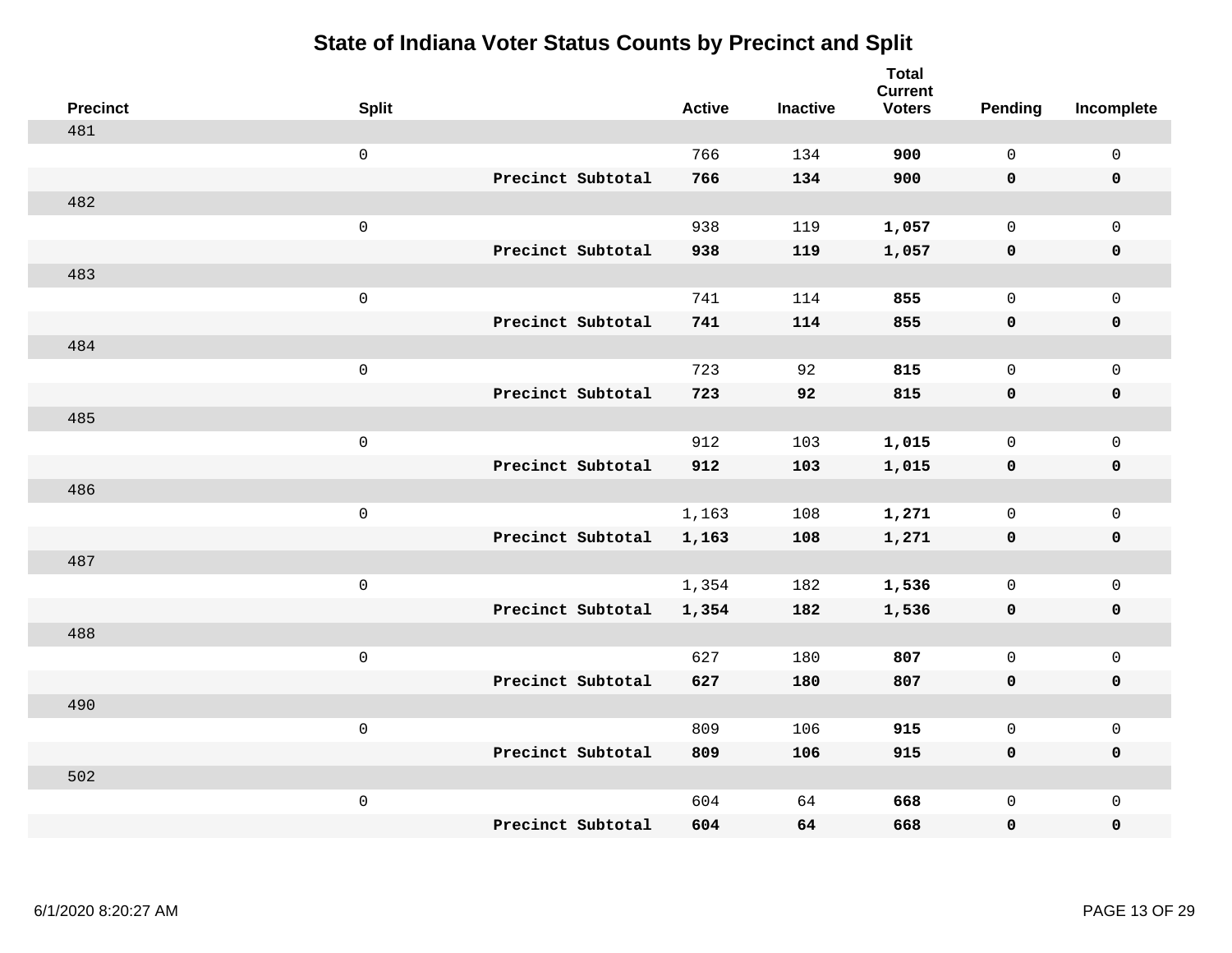| <b>Precinct</b> | <b>Split</b>        |                   | <b>Active</b> | <b>Inactive</b> | <b>Total</b><br><b>Current</b><br><b>Voters</b> | <b>Pending</b> | Incomplete  |
|-----------------|---------------------|-------------------|---------------|-----------------|-------------------------------------------------|----------------|-------------|
| 503             |                     |                   |               |                 |                                                 |                |             |
|                 | $\mathsf{O}\xspace$ |                   | 808           | 210             | 1,018                                           | $\mathbf 0$    | $\mathsf 0$ |
|                 |                     | Precinct Subtotal | 808           | 210             | 1,018                                           | $\mathbf 0$    | $\mathbf 0$ |
| 504             |                     |                   |               |                 |                                                 |                |             |
|                 | $\mathsf 0$         |                   | 697           | 119             | 816                                             | $\mathbf 0$    | $\mathbf 0$ |
|                 |                     | Precinct Subtotal | 697           | 119             | 816                                             | $\mathbf 0$    | $\mathbf 0$ |
| 505             |                     |                   |               |                 |                                                 |                |             |
|                 | $\mathsf 0$         |                   | 567           | 80              | 647                                             | $\mathbf 0$    | $\mathsf 0$ |
|                 |                     | Precinct Subtotal | 567           | 80              | 647                                             | $\mathbf 0$    | $\mathbf 0$ |
| 509             |                     |                   |               |                 |                                                 |                |             |
|                 | $\mathbf 0$         |                   | 829           | 93              | 922                                             | $\mathbf 0$    | $\mathsf 0$ |
|                 |                     | Precinct Subtotal | 829           | 93              | 922                                             | $\mathbf 0$    | $\mathbf 0$ |
| 512             |                     |                   |               |                 |                                                 |                |             |
|                 | $\mathbf 0$         |                   | 490           | 65              | 555                                             | $\mathbf 0$    | $\mathsf 0$ |
|                 |                     | Precinct Subtotal | 490           | 65              | 555                                             | $\mathbf 0$    | $\mathbf 0$ |
| 516             |                     |                   |               |                 |                                                 |                |             |
|                 | $\mathbf 0$         |                   | 1,129         | 242             | 1,371                                           | $\mathbf 0$    | $\mathsf 0$ |
|                 |                     | Precinct Subtotal | 1,129         | 242             | 1,371                                           | $\mathbf 0$    | $\mathbf 0$ |
| 518             |                     |                   |               |                 |                                                 |                |             |
|                 | $\mathbf 0$         |                   | 397           | 104             | 501                                             | $\mathbf 0$    | $\mathbf 0$ |
|                 |                     | Precinct Subtotal | 397           | 104             | 501                                             | $\mathbf 0$    | $\mathbf 0$ |
| 519             |                     |                   |               |                 |                                                 |                |             |
|                 | $\mathbf 0$         |                   | 668           | 242             | 910                                             | $\mathsf{O}$   | $\mathsf 0$ |
|                 |                     | Precinct Subtotal | 668           | 242             | 910                                             | $\mathbf 0$    | 0           |
| 553             |                     |                   |               |                 |                                                 |                |             |
|                 | $\mathbf 0$         |                   | 949           | 108             | 1,057                                           | $\mathsf{O}$   | $\mathsf 0$ |
|                 |                     | Precinct Subtotal | 949           | 108             | 1,057                                           | 0              | 0           |
| 554             |                     |                   |               |                 |                                                 |                |             |
|                 | $\mathbf 0$         |                   | 938           | 117             | 1,055                                           | $\mathsf{O}$   | $\mathbf 0$ |
|                 |                     | Precinct Subtotal | 938           | 117             | 1,055                                           | 0              | $\pmb{0}$   |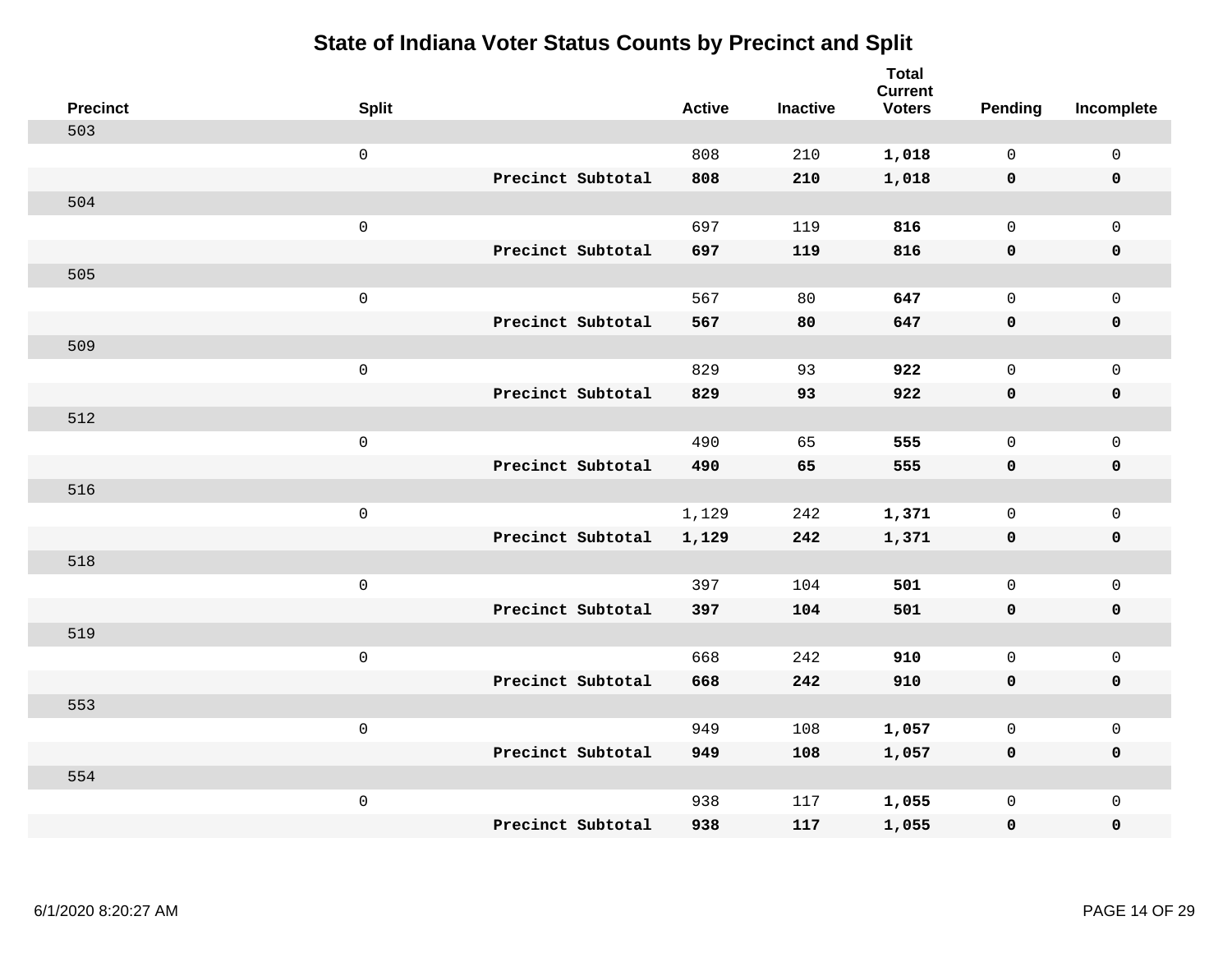| <b>Precinct</b> | <b>Split</b>        |                   | <b>Active</b> | <b>Inactive</b> | <b>Total</b><br><b>Current</b><br><b>Voters</b> | Pending      | Incomplete          |
|-----------------|---------------------|-------------------|---------------|-----------------|-------------------------------------------------|--------------|---------------------|
| 555             |                     |                   |               |                 |                                                 |              |                     |
|                 | $\mathsf 0$         |                   | 664           | 105             | 769                                             | $\mathbf{0}$ | $\mathsf 0$         |
|                 |                     | Precinct Subtotal | 664           | 105             | 769                                             | $\mathbf 0$  | $\mathbf 0$         |
| 557             |                     |                   |               |                 |                                                 |              |                     |
|                 | $\mathsf 0$         |                   | 733           | 172             | 905                                             | $\mathbf{0}$ | $\mathsf{O}$        |
|                 |                     | Precinct Subtotal | 733           | 172             | 905                                             | $\mathbf 0$  | 0                   |
| 561             |                     |                   |               |                 |                                                 |              |                     |
|                 | $\mathsf 0$         |                   | 545           | 38              | 583                                             | $\mathbf 0$  | $\mathsf{O}$        |
|                 |                     | Precinct Subtotal | 545           | 38              | 583                                             | 0            | 0                   |
| 565             |                     |                   |               |                 |                                                 |              |                     |
|                 | $\mathsf 0$         |                   | 384           | 86              | 470                                             | $\mathbf{0}$ | $\mathsf{O}\xspace$ |
|                 |                     | Precinct Subtotal | 384           | 86              | 470                                             | $\mathbf 0$  | $\pmb{0}$           |
| 567             |                     |                   |               |                 |                                                 |              |                     |
|                 | $\mathsf 0$         |                   | 1,000         | 257             | 1,257                                           | $\mathbf 0$  | $\mathbf 0$         |
|                 |                     | Precinct Subtotal | 1,000         | 257             | 1,257                                           | 0            | $\pmb{0}$           |
| 569             |                     |                   |               |                 |                                                 |              |                     |
|                 | $\mathbf 0$         |                   | 469           | 141             | 610                                             | $\mathsf{O}$ | $\mathsf{O}$        |
|                 |                     | Precinct Subtotal | 469           | 141             | 610                                             | 0            | 0                   |
| 575             |                     |                   |               |                 |                                                 |              |                     |
|                 | $\mathbf 0$         |                   | 983           | 207             | 1,190                                           | $\mathbf 0$  | $\mathsf{O}\xspace$ |
|                 |                     | Precinct Subtotal | 983           | 207             | 1,190                                           | 0            | 0                   |
| 576             |                     |                   |               |                 |                                                 |              |                     |
|                 | $\mathsf{O}\xspace$ |                   | 764           | 192             | 956                                             | $\mathbf 0$  | $\mathsf{O}$        |
|                 |                     | Precinct Subtotal | 764           | 192             | 956                                             | 0            | 0                   |
| 577             |                     |                   |               |                 |                                                 |              |                     |
|                 | $\mathbf 0$         |                   | 589           | 101             | 690                                             | $\mathbf 0$  | $\mathsf{O}\xspace$ |
|                 |                     | Precinct Subtotal | 589           | 101             | 690                                             | 0            | 0                   |
| 578             |                     |                   |               |                 |                                                 |              |                     |
|                 | $\mathbf 0$         |                   | 593           | 112             | 705                                             | $\mathsf{O}$ | $\mathsf{O}$        |
|                 |                     | Precinct Subtotal | 593           | 112             | 705                                             | 0            | 0                   |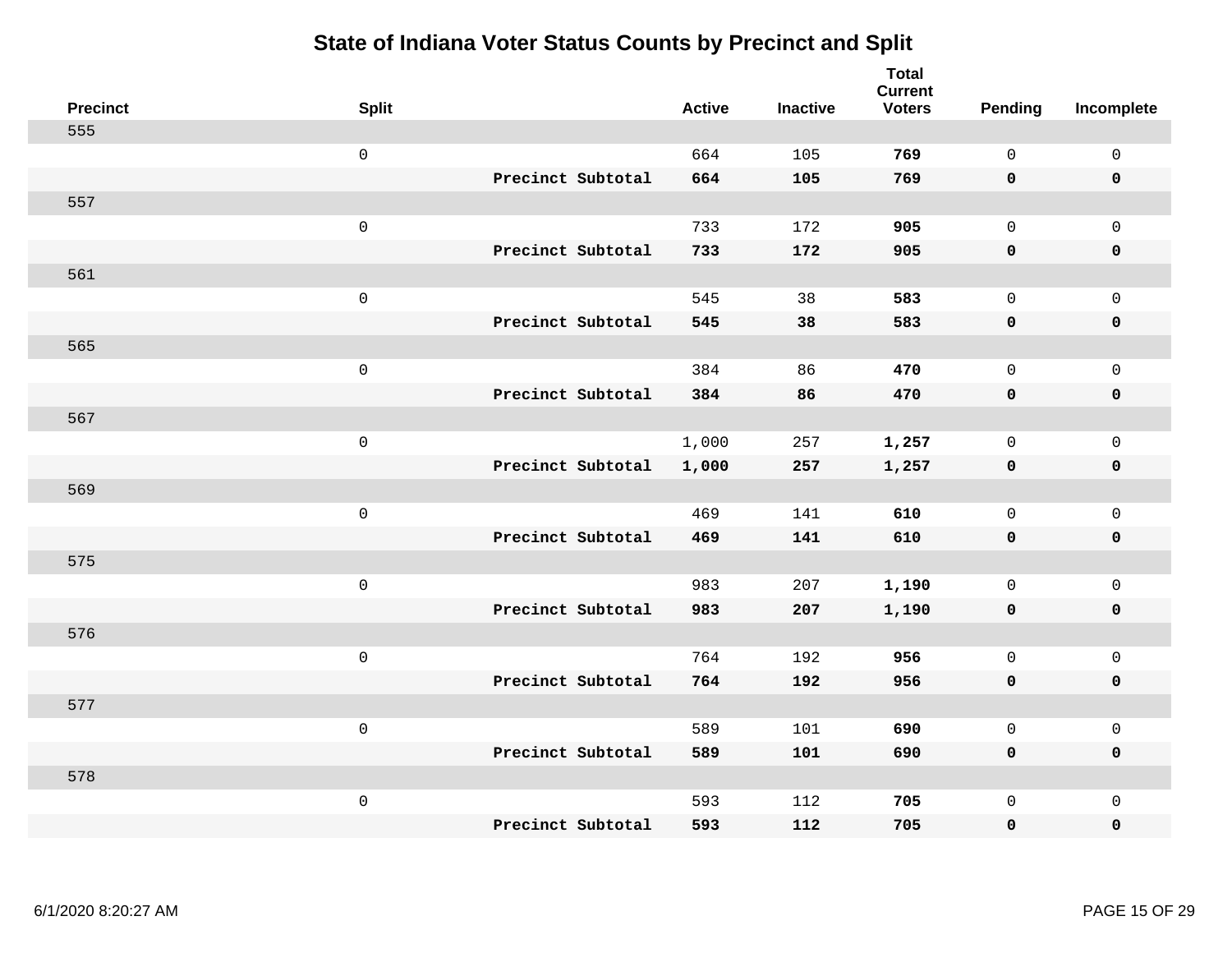| <b>Precinct</b> | <b>Split</b>        | <b>Active</b>              | <b>Inactive</b> | <b>Total</b><br><b>Current</b><br><b>Voters</b> | Pending      | Incomplete          |
|-----------------|---------------------|----------------------------|-----------------|-------------------------------------------------|--------------|---------------------|
| 579             |                     |                            |                 |                                                 |              |                     |
|                 | $\mathsf{O}\xspace$ | 780                        | 154             | 934                                             | $\mathbf 0$  | $\mathsf{O}\xspace$ |
|                 |                     | Precinct Subtotal<br>780   | 154             | 934                                             | $\mathbf 0$  | $\mathbf 0$         |
| 581             |                     |                            |                 |                                                 |              |                     |
|                 | $\mathsf{O}\xspace$ | 783                        | 219             | 1,002                                           | $\mathbf 0$  | $\mathsf{O}$        |
|                 |                     | Precinct Subtotal<br>783   | 219             | 1,002                                           | 0            | 0                   |
| 582             |                     |                            |                 |                                                 |              |                     |
|                 | $\mathsf 0$         | 820                        | 88              | 908                                             | $\mathbf{0}$ | $\mathsf{O}$        |
|                 |                     | Precinct Subtotal<br>820   | 88              | 908                                             | 0            | 0                   |
| 583             |                     |                            |                 |                                                 |              |                     |
|                 | $\mathsf{O}\xspace$ | 964                        | 243             | 1,207                                           | $\mathbf{0}$ | $\mathsf{O}$        |
|                 |                     | Precinct Subtotal<br>964   | 243             | 1,207                                           | $\mathbf 0$  | $\pmb{0}$           |
| 585             |                     |                            |                 |                                                 |              |                     |
|                 | $\mathsf 0$         | 737                        | 71              | 808                                             | $\mathbf{0}$ | $\mathbf 0$         |
|                 |                     | Precinct Subtotal<br>737   | 71              | 808                                             | 0            | $\mathbf 0$         |
| 590             |                     |                            |                 |                                                 |              |                     |
|                 | $\mathsf{O}\xspace$ | 1,000                      | 257             | 1,257                                           | $\mathsf{O}$ | $\mathsf{O}$        |
|                 |                     | Precinct Subtotal<br>1,000 | 257             | 1,257                                           | 0            | 0                   |
| 592             |                     |                            |                 |                                                 |              |                     |
|                 | $\mathsf{O}\xspace$ | 719                        | 103             | 822                                             | $\mathbf{0}$ | $\mathsf{O}\xspace$ |
|                 |                     | Precinct Subtotal<br>719   | 103             | 822                                             | 0            | 0                   |
| 594             |                     |                            |                 |                                                 |              |                     |
|                 | $\mathsf 0$         | 656                        | 208             | 864                                             | $\mathbf 0$  | $\mathsf{O}$        |
|                 |                     | Precinct Subtotal<br>656   | 208             | 864                                             | 0            | 0                   |
| 596             |                     |                            |                 |                                                 |              |                     |
|                 | $\mathsf 0$         | 576                        | 192             | 768                                             | 0            | $\mathsf{O}$        |
|                 |                     | Precinct Subtotal<br>576   | 192             | 768                                             | $\mathbf 0$  | 0                   |
| 602             |                     |                            |                 |                                                 |              |                     |
|                 | $\mathsf 0$         | 621                        | 144             | 765                                             | $\mathsf{O}$ | $\mathsf{O}$        |
|                 |                     | Precinct Subtotal<br>621   | 144             | 765                                             | 0            | 0                   |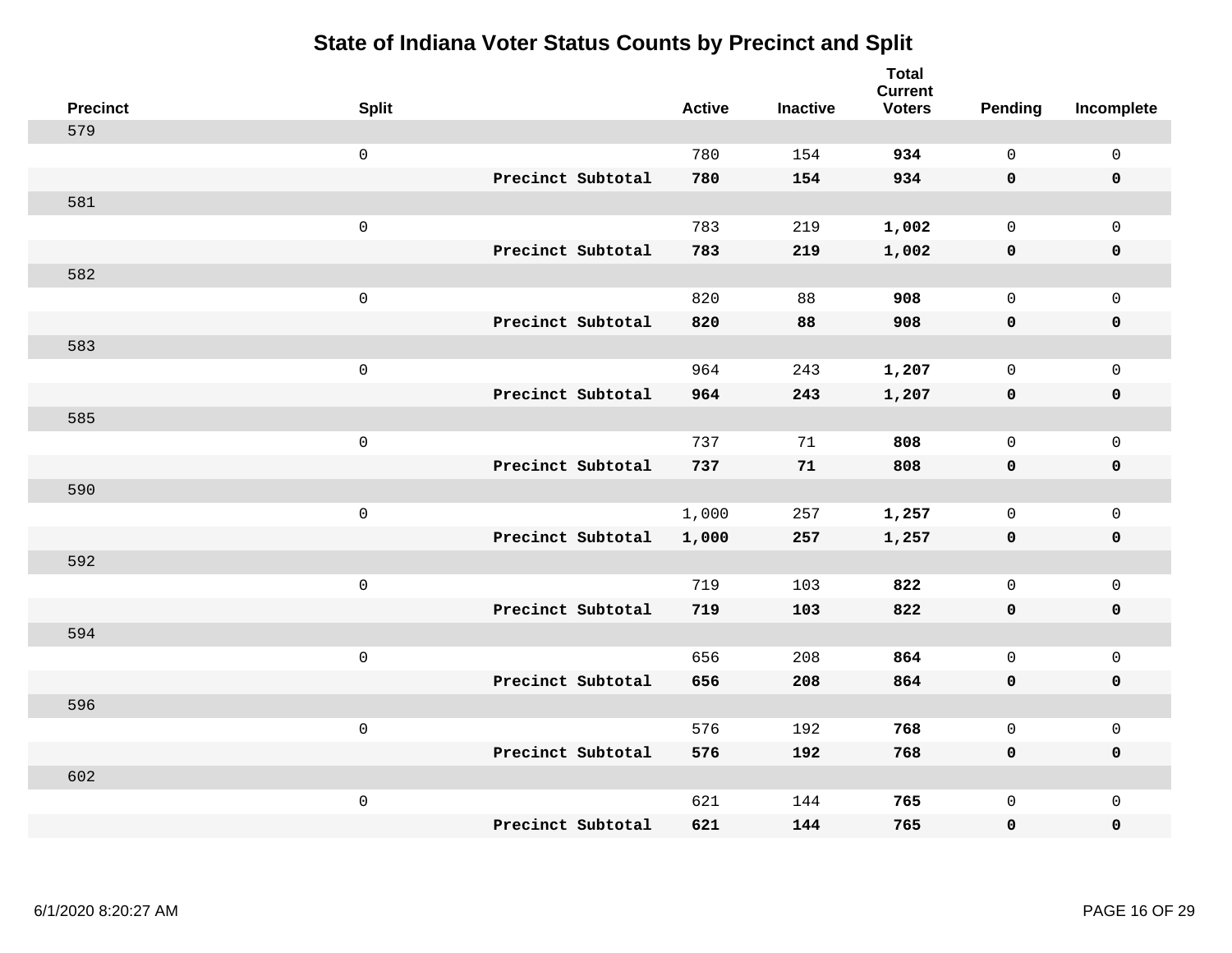| <b>Precinct</b> | <b>Split</b>        |                   | <b>Active</b> | <b>Inactive</b> | <b>Total</b><br><b>Current</b><br><b>Voters</b> | <b>Pending</b> | Incomplete  |
|-----------------|---------------------|-------------------|---------------|-----------------|-------------------------------------------------|----------------|-------------|
| 603             |                     |                   |               |                 |                                                 |                |             |
|                 | $\mathsf{O}\xspace$ |                   | 603           | 152             | 755                                             | $\mathbf 0$    | $\mathsf 0$ |
|                 |                     | Precinct Subtotal | 603           | 152             | 755                                             | $\mathbf 0$    | $\mathbf 0$ |
| 605             |                     |                   |               |                 |                                                 |                |             |
|                 | $\mathsf 0$         |                   | 895           | 202             | 1,097                                           | $\mathsf{O}$   | $\mathbf 0$ |
|                 |                     | Precinct Subtotal | 895           | 202             | 1,097                                           | $\mathbf 0$    | $\mathbf 0$ |
| 607             |                     |                   |               |                 |                                                 |                |             |
|                 | $\mathsf 0$         |                   | 889           | 141             | 1,030                                           | $\mathbf 0$    | $\mathsf 0$ |
|                 |                     | Precinct Subtotal | 889           | 141             | 1,030                                           | $\mathbf 0$    | $\mathbf 0$ |
| 608             |                     |                   |               |                 |                                                 |                |             |
|                 | $\mathbf 0$         |                   | 928           | 162             | 1,090                                           | $\mathbf 0$    | $\mathsf 0$ |
|                 |                     | Precinct Subtotal | 928           | 162             | 1,090                                           | $\mathbf 0$    | $\mathbf 0$ |
| 610             |                     |                   |               |                 |                                                 |                |             |
|                 | $\mathsf 0$         |                   | 828           | 123             | 951                                             | $\mathbf 0$    | $\mathbf 0$ |
|                 |                     | Precinct Subtotal | 828           | 123             | 951                                             | $\mathbf 0$    | $\mathbf 0$ |
| 611             |                     |                   |               |                 |                                                 |                |             |
|                 | $\mathbf 0$         |                   | $\mathbf 0$   | $\mathbf{1}$    | $\mathbf 1$                                     | $\mathsf{O}$   | $\mathsf 0$ |
|                 |                     | Precinct Subtotal | 0             | $\mathbf{1}$    | $\mathbf{1}$                                    | $\mathbf 0$    | $\mathbf 0$ |
| 612             |                     |                   |               |                 |                                                 |                |             |
|                 | $\mathbf 0$         |                   | 5             | 15              | 20                                              | $\mathbf 0$    | $\mathsf 0$ |
|                 |                     | Precinct Subtotal | 5             | 15              | ${\bf 20}$                                      | $\mathbf 0$    | $\mathbf 0$ |
| 651             |                     |                   |               |                 |                                                 |                |             |
|                 | $\mathbf 0$         |                   | 761           | 104             | 865                                             | $\mathbf 0$    | $\mathsf 0$ |
|                 |                     | Precinct Subtotal | 761           | 104             | 865                                             | $\mathbf 0$    | $\mathbf 0$ |
| 652             |                     |                   |               |                 |                                                 |                |             |
|                 | $\mathsf 0$         |                   | 960           | 93              | 1,053                                           | 0              | $\mathsf 0$ |
|                 |                     | Precinct Subtotal | 960           | 93              | 1,053                                           | $\mathbf 0$    | $\mathbf 0$ |
| 653             |                     |                   |               |                 |                                                 |                |             |
|                 | $\mathbf 0$         |                   | 1,341         | 236             | 1,577                                           | $\mathsf{O}$   | $\mathbf 0$ |
|                 |                     | Precinct Subtotal | 1,341         | 236             | 1,577                                           | 0              | $\pmb{0}$   |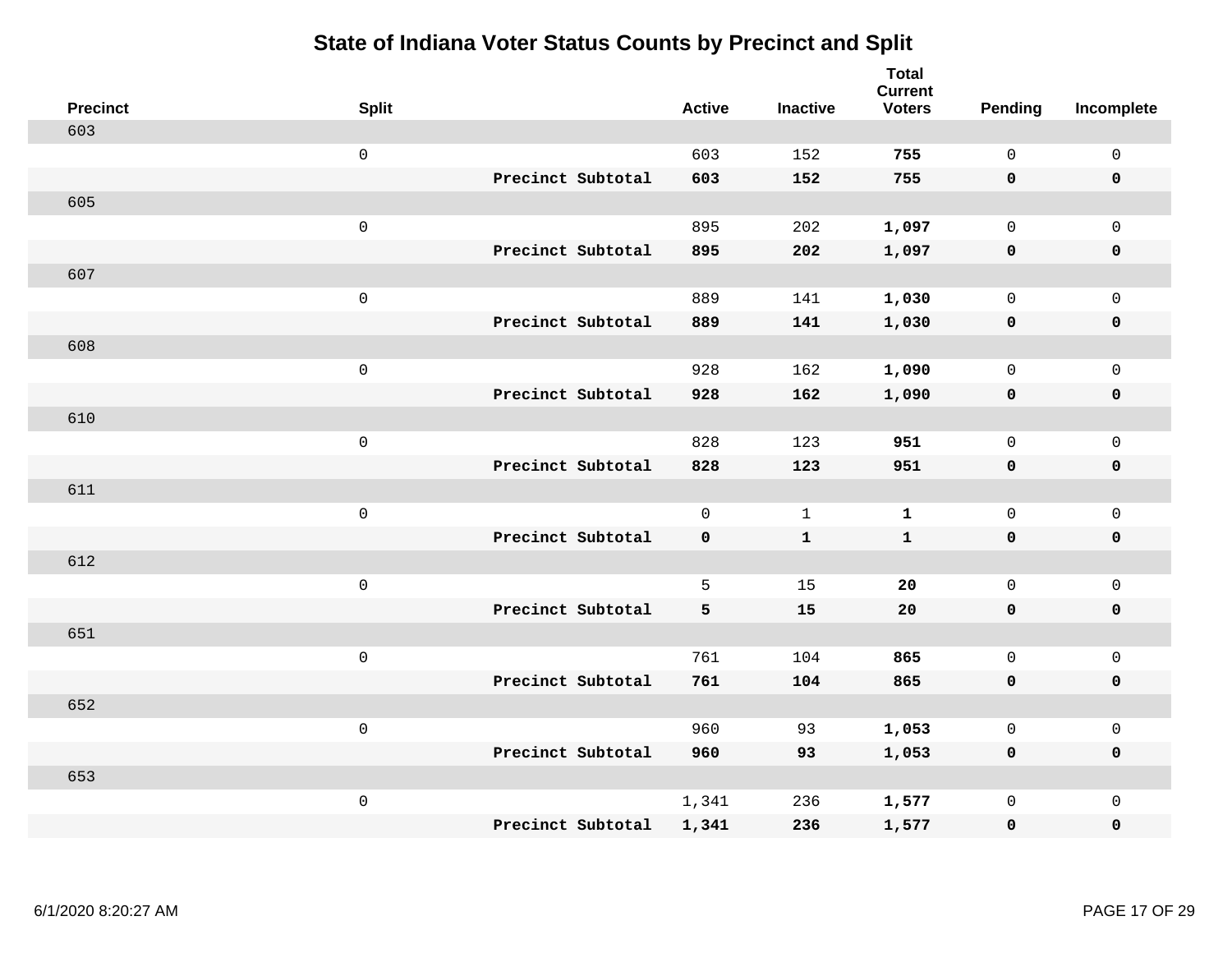| <b>Precinct</b> | <b>Split</b>        |                   | <b>Active</b> | <b>Inactive</b> | <b>Total</b><br><b>Current</b><br><b>Voters</b> | Pending      | Incomplete          |
|-----------------|---------------------|-------------------|---------------|-----------------|-------------------------------------------------|--------------|---------------------|
| 654             |                     |                   |               |                 |                                                 |              |                     |
|                 | $\mathsf 0$         |                   | 912           | 150             | 1,062                                           | $\mathbf 0$  | $\mathsf{O}\xspace$ |
|                 |                     | Precinct Subtotal | 912           | 150             | 1,062                                           | $\mathbf 0$  | $\pmb{0}$           |
| 656             |                     |                   |               |                 |                                                 |              |                     |
|                 | $\mathsf 0$         |                   | 878           | 236             | 1,114                                           | $\mathbf 0$  | $\mathsf{O}\xspace$ |
|                 |                     | Precinct Subtotal | 878           | 236             | 1,114                                           | $\mathbf 0$  | $\pmb{0}$           |
| 658             |                     |                   |               |                 |                                                 |              |                     |
|                 | $\mathsf 0$         |                   | 888           | 182             | 1,070                                           | $\mathsf{O}$ | $\mathsf{O}$        |
|                 |                     | Precinct Subtotal | 888           | 182             | 1,070                                           | 0            | 0                   |
| 660             |                     |                   |               |                 |                                                 |              |                     |
|                 | $\mathbf 0$         |                   | 716           | 100             | 816                                             | $\mathbf 0$  | $\mathsf{O}\xspace$ |
|                 |                     | Precinct Subtotal | 716           | 100             | 816                                             | $\mathbf 0$  | 0                   |
| 662             |                     |                   |               |                 |                                                 |              |                     |
|                 | $\mathbf 0$         |                   | 635           | 179             | 814                                             | $\mathbf 0$  | $\mathsf{O}\xspace$ |
|                 |                     | Precinct Subtotal | 635           | 179             | 814                                             | $\mathbf 0$  | 0                   |
| 663             |                     |                   |               |                 |                                                 |              |                     |
|                 | $\mathsf{O}\xspace$ |                   | 1,023         | 126             | 1,149                                           | $\mathbf 0$  | $\mathsf{O}\xspace$ |
|                 |                     | Precinct Subtotal | 1,023         | 126             | 1,149                                           | $\mathbf 0$  | 0                   |
| 665             |                     |                   |               |                 |                                                 |              |                     |
|                 | $\mathbf 0$         |                   | 951           | 64              | 1,015                                           | $\mathbf 0$  | $\mathsf{O}$        |
|                 |                     | Precinct Subtotal | 951           | 64              | 1,015                                           | $\mathbf 0$  | 0                   |
| 667             |                     |                   |               |                 |                                                 |              |                     |
|                 | $\mathsf{O}\xspace$ |                   | 37            | $7\phantom{.0}$ | 44                                              | $\mathbf 0$  | $\mathsf{O}\xspace$ |
|                 |                     | Precinct Subtotal | 37            | $7\phantom{.0}$ | 44                                              | 0            | 0                   |
| 668             |                     |                   |               |                 |                                                 |              |                     |
|                 | $\mathsf 0$         |                   | $\mathsf{O}$  | $\mathbf{1}$    | $\mathbf{1}$                                    | $\mathbf 0$  | $\mathsf 0$         |
|                 |                     | Precinct Subtotal | 0             | $\mathbf{1}$    | $\mathbf{1}$                                    | 0            | 0                   |
| 669             |                     |                   |               |                 |                                                 |              |                     |
|                 | $\mathbf 0$         |                   | $\mathbf{1}$  | $\mathbf 0$     | $\mathbf{1}$                                    | $\mathsf{O}$ | $\mathsf{O}$        |
|                 |                     | Precinct Subtotal | $\mathbf{1}$  | $\pmb{0}$       | $\mathbf{1}$                                    | 0            | $\pmb{0}$           |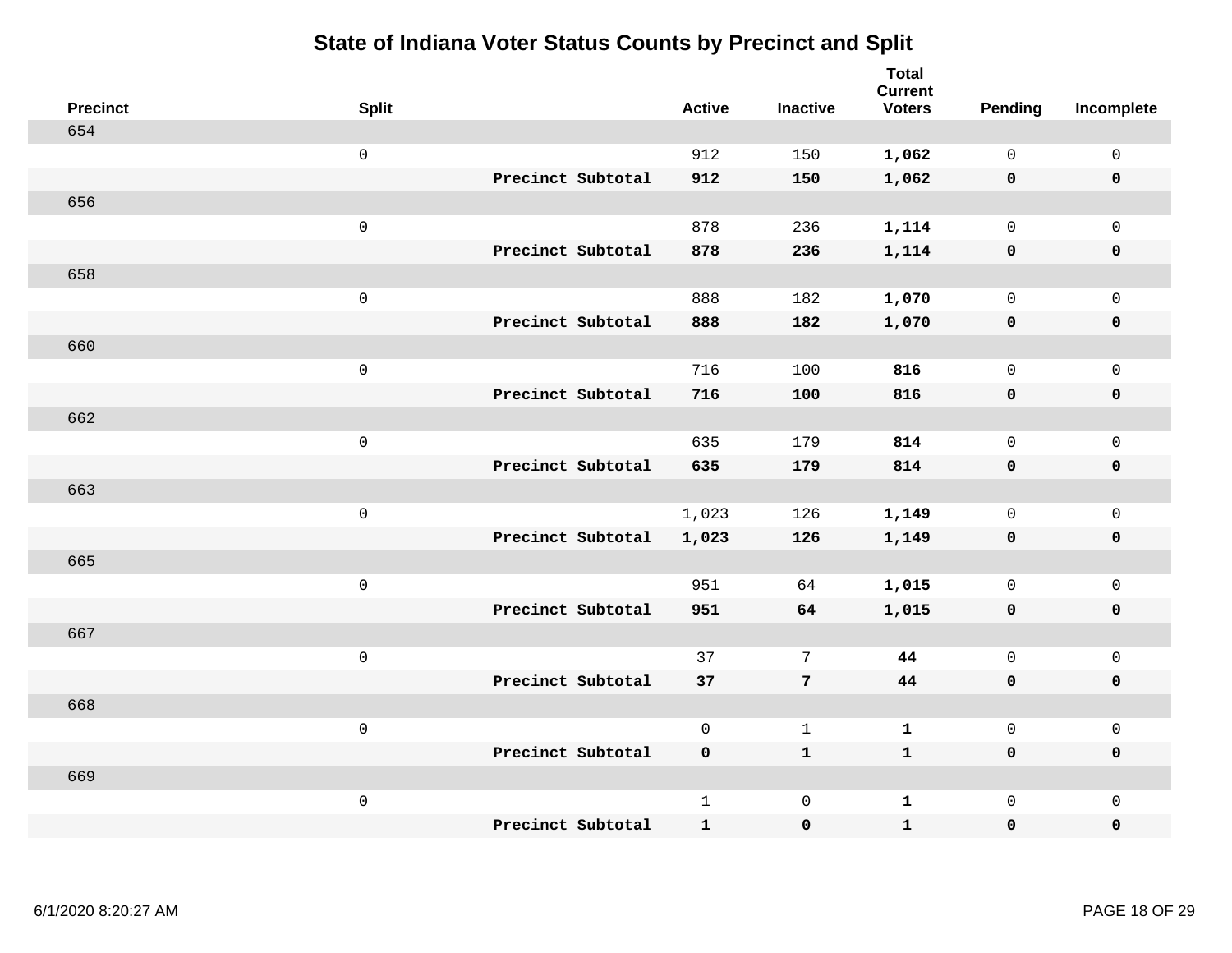| <b>Precinct</b> | <b>Split</b>        |                   | <b>Active</b>  | <b>Inactive</b> | Total<br><b>Current</b><br><b>Voters</b> | <b>Pending</b> | Incomplete   |
|-----------------|---------------------|-------------------|----------------|-----------------|------------------------------------------|----------------|--------------|
| 670             |                     |                   |                |                 |                                          |                |              |
|                 | $\mathbf 0$         |                   | 771            | 250             | 1,021                                    | $\mathbf 0$    | $\mathsf{O}$ |
|                 |                     | Precinct Subtotal | 771            | 250             | 1,021                                    | $\mathbf 0$    | $\mathbf 0$  |
| 671             |                     |                   |                |                 |                                          |                |              |
|                 | $\mathsf{O}\xspace$ |                   | 935            | 151             | 1,086                                    | $\mathsf{O}$   | $\mathbf 0$  |
|                 |                     | Precinct Subtotal | 935            | 151             | 1,086                                    | $\mathbf 0$    | $\mathbf 0$  |
| 672             |                     |                   |                |                 |                                          |                |              |
|                 | $\mathsf{O}\xspace$ |                   | 993            | 320             | 1,313                                    | $\mathbf 0$    | $\mathbf 0$  |
|                 |                     | Precinct Subtotal | 993            | 320             | 1,313                                    | $\mathbf 0$    | $\mathbf 0$  |
| 674             |                     |                   |                |                 |                                          |                |              |
|                 | $\mathsf{O}\xspace$ |                   | 632            | 142             | 774                                      | $\mathbf 0$    | $\mathbf 0$  |
|                 |                     | Precinct Subtotal | 632            | 142             | 774                                      | 0              | $\mathbf 0$  |
| 675             |                     |                   |                |                 |                                          |                |              |
|                 | $\mathsf 0$         |                   | $\overline{2}$ | 17              | 19                                       | $\mathbf 0$    | $\mathbf 0$  |
|                 |                     | Precinct Subtotal | $\overline{a}$ | 17              | 19                                       | 0              | $\mathbf 0$  |
| 677             |                     |                   |                |                 |                                          |                |              |
|                 | $\mathsf 0$         |                   | 11             | $\mathbf{1}$    | 12                                       | $\mathsf{O}$   | $\mathsf{O}$ |
|                 |                     | Precinct Subtotal | 11             | $\mathbf{1}$    | 12                                       | 0              | $\mathbf 0$  |
| 678             |                     |                   |                |                 |                                          |                |              |
|                 | $\mathsf{O}\xspace$ |                   | 510            | 130             | 640                                      | $\mathsf{O}$   | $\mathsf{O}$ |
|                 |                     | Precinct Subtotal | 510            | 130             | 640                                      | $\mathbf 0$    | 0            |
| 679             |                     |                   |                |                 |                                          |                |              |
|                 | $\mathsf{O}\xspace$ |                   | 1,388          | 204             | 1,592                                    | $\mathsf{O}$   | $\mathsf{O}$ |
|                 |                     | Precinct Subtotal | 1,388          | 204             | 1,592                                    | $\mathbf 0$    | $\pmb{0}$    |
| 682             |                     |                   |                |                 |                                          |                |              |
|                 | $\mathsf{O}\xspace$ |                   | 857            | 171             | 1,028                                    | $\mathsf{O}$   | $\mathsf{O}$ |
|                 |                     | Precinct Subtotal | 857            | 171             | 1,028                                    | 0              | $\mathbf 0$  |
| 690             |                     |                   |                |                 |                                          |                |              |
|                 | $\mathsf{O}\xspace$ |                   | 576            | 80              | 656                                      | 0              | $\mathsf{O}$ |
|                 |                     | Precinct Subtotal | 576            | 80              | 656                                      | 0              | $\mathbf 0$  |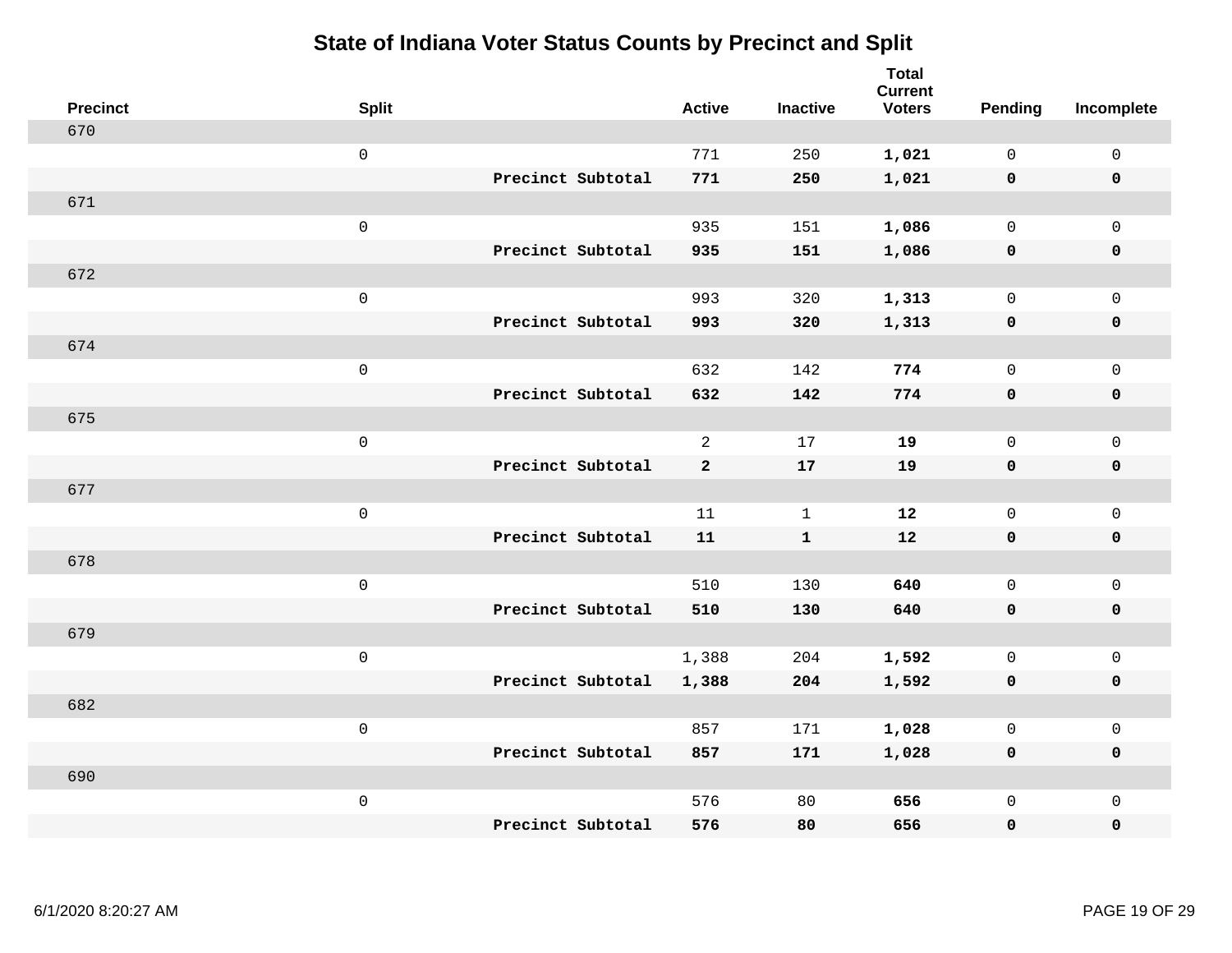| <b>Precinct</b> | <b>Split</b>        |                   | <b>Active</b> | <b>Inactive</b> | <b>Total</b><br><b>Current</b><br><b>Voters</b> | <b>Pending</b> | Incomplete   |
|-----------------|---------------------|-------------------|---------------|-----------------|-------------------------------------------------|----------------|--------------|
| 692             |                     |                   |               |                 |                                                 |                |              |
|                 | $\mathsf 0$         |                   | 1,126         | 207             | 1,333                                           | $\mathbf 0$    | 0            |
|                 |                     | Precinct Subtotal | 1,126         | 207             | 1,333                                           | 0              | $\mathbf 0$  |
| ABOITE B        |                     |                   |               |                 |                                                 |                |              |
|                 | $\mathbf 0$         |                   | 1,159         | 114             | 1,273                                           | $\mathbf 0$    | $\mathbf{0}$ |
|                 |                     | Precinct Subtotal | 1,159         | 114             | 1,273                                           | 0              | $\pmb{0}$    |
| ABOITE C        |                     |                   |               |                 |                                                 |                |              |
|                 | $\mathsf 0$         |                   | 1,210         | 155             | 1,365                                           | $\mathbf 0$    | $\mathsf{O}$ |
|                 |                     | Precinct Subtotal | 1,210         | 155             | 1,365                                           | 0              | 0            |
| ABOITE J        |                     |                   |               |                 |                                                 |                |              |
|                 | $\mathsf{O}\xspace$ |                   | 1,575         | 126             | 1,701                                           | $\mathbf 0$    | $\mathsf{O}$ |
|                 |                     | Precinct Subtotal | 1,575         | 126             | 1,701                                           | 0              | 0            |
| ABOITE K        |                     |                   |               |                 |                                                 |                |              |
|                 | $\mathsf{O}\xspace$ |                   | 763           | 105             | 868                                             | $\mathbf 0$    | $\mathsf{O}$ |
|                 |                     | Precinct Subtotal | 763           | 105             | 868                                             | 0              | 0            |
| ABOITE L        |                     |                   |               |                 |                                                 |                |              |
|                 | $\mathsf{O}$        |                   | 350           | 55              | 405                                             | $\mathbf 0$    | $\mathsf{O}$ |
|                 |                     | Precinct Subtotal | 350           | 55              | 405                                             | $\mathbf 0$    | 0            |
| ABOITE N        |                     |                   |               |                 |                                                 |                |              |
|                 | $\mathsf 0$         |                   | 1,020         | 92              | 1,112                                           | $\mathbf 0$    | $\mathbf 0$  |
|                 |                     | Precinct Subtotal | 1,020         | 92              | 1,112                                           | 0              | 0            |
| ABOITE T        |                     |                   |               |                 |                                                 |                |              |
|                 | $\mathsf{O}\xspace$ |                   | 1,874         | 257             | 2,131                                           | $\mathbf 0$    | $\mathsf{O}$ |
|                 |                     | Precinct Subtotal | 1,874         | 257             | 2,131                                           | $\mathbf 0$    | 0            |
| ABOITE U        |                     |                   |               |                 |                                                 |                |              |
|                 | $\mathsf 0$         |                   | 1,162         | 101             | 1,263                                           | $\mathbf 0$    | $\mathsf{O}$ |
|                 |                     | Precinct Subtotal | 1,162         | 101             | 1,263                                           | 0              | 0            |
| ABOITE Z        |                     |                   |               |                 |                                                 |                |              |
|                 | $\mathsf{O}\xspace$ |                   | 511           | 144             | 655                                             | $\mathbf 0$    | $\mathsf{O}$ |
|                 |                     | Precinct Subtotal | 511           | 144             | 655                                             | 0              | 0            |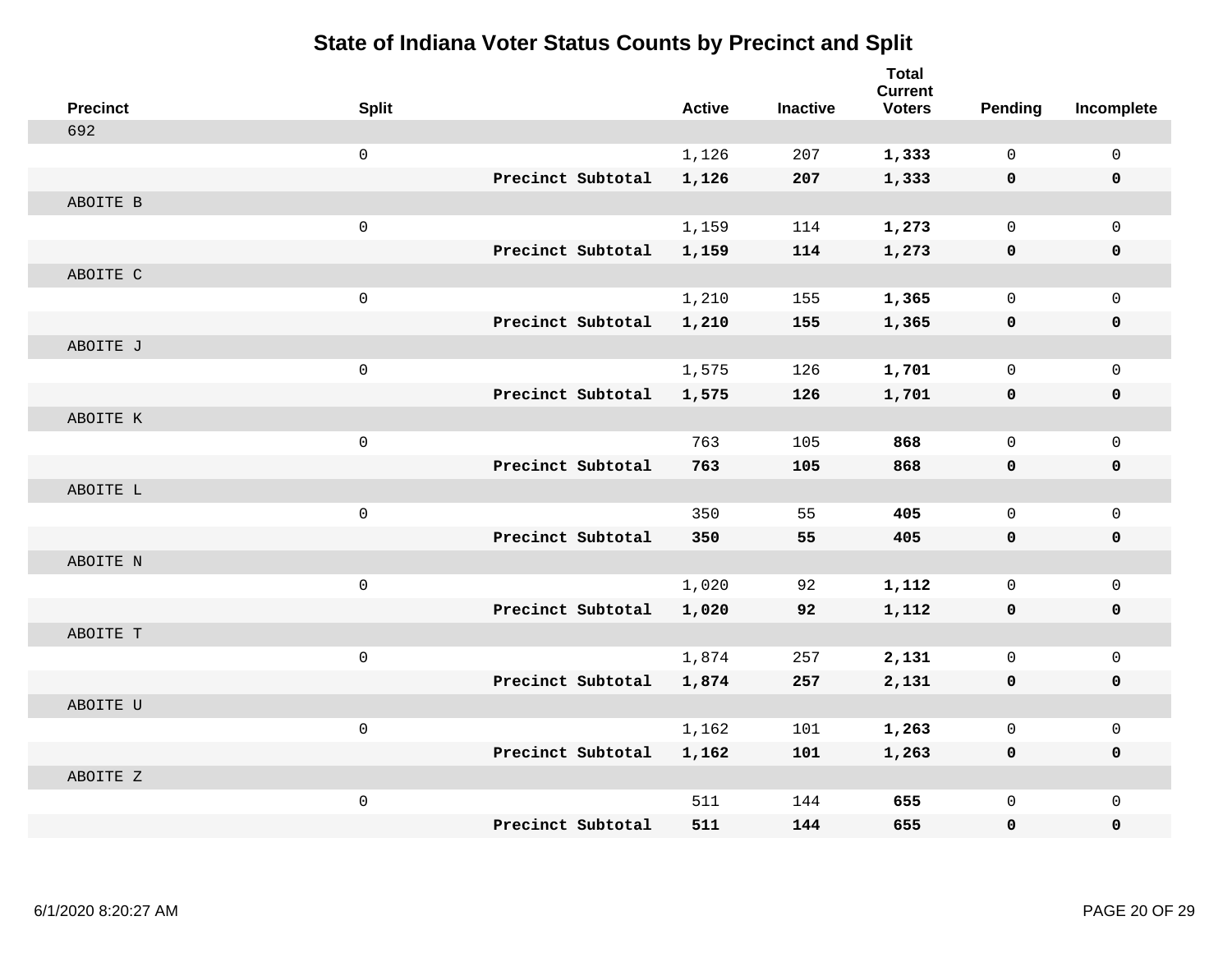| <b>Precinct</b> | <b>Split</b> |                   | <b>Active</b>  | <b>Inactive</b> | <b>Total</b><br><b>Current</b><br><b>Voters</b> | Pending     | Incomplete  |
|-----------------|--------------|-------------------|----------------|-----------------|-------------------------------------------------|-------------|-------------|
| ADAMS B1        |              |                   |                |                 |                                                 |             |             |
|                 | $\mathsf 0$  |                   | 115            | 9               | 124                                             | $\Omega$    | $\mathsf 0$ |
|                 |              | Precinct Subtotal | 115            | 9               | 124                                             | $\mathbf 0$ | $\mathbf 0$ |
| ADAMS B2        |              |                   |                |                 |                                                 |             |             |
|                 | $\mathsf 0$  |                   | 22             | $\mathbf{3}$    | 25                                              | $\mathbf 0$ | $\mathbf 0$ |
|                 |              | Precinct Subtotal | 22             | 3               | 25                                              | $\mathbf 0$ | $\mathbf 0$ |
| ADAMS C         |              |                   |                |                 |                                                 |             |             |
|                 | $\mathbf 0$  |                   | 16             | 3               | 19                                              | $\Omega$    | $\mathbf 0$ |
|                 |              | Precinct Subtotal | 16             | 3               | 19                                              | $\mathbf 0$ | $\mathbf 0$ |
| ADAMS E         |              |                   |                |                 |                                                 |             |             |
|                 | $\mathsf 0$  |                   | 239            | 11              | 250                                             | $\mathbf 0$ | $\mathbf 0$ |
|                 |              | Precinct Subtotal | 239            | 11              | 250                                             | $\mathbf 0$ | $\mathbf 0$ |
| ADAMS F         |              |                   |                |                 |                                                 |             |             |
|                 | $\mathsf 0$  |                   | 129            | 12              | 141                                             | $\mathbf 0$ | $\mathbf 0$ |
|                 |              | Precinct Subtotal | 129            | 12              | 141                                             | $\mathbf 0$ | $\mathbf 0$ |
| ADAMS G         |              |                   |                |                 |                                                 |             |             |
|                 | $\mathsf 0$  |                   | 723            | 54              | 777                                             | $\mathbf 0$ | $\mathbf 0$ |
|                 |              | Precinct Subtotal | 723            | 54              | 777                                             | $\mathbf 0$ | $\mathbf 0$ |
| ADAMS N         |              |                   |                |                 |                                                 |             |             |
|                 | $\mathbf 0$  |                   | 5              | $\mathbf 0$     | 5                                               | $\mathbf 0$ | $\mathsf 0$ |
|                 |              | Precinct Subtotal | 5              | $\mathbf 0$     | 5                                               | $\mathbf 0$ | 0           |
| ADAMS O         |              |                   |                |                 |                                                 |             |             |
|                 | $\mathsf 0$  |                   | $\overline{2}$ | $\mathbf 0$     | $\overline{2}$                                  | $\mathbf 0$ | $\mathbf 0$ |
|                 |              | Precinct Subtotal | $\mathbf{2}$   | $\mathbf 0$     | $\overline{a}$                                  | 0           | 0           |
| CEDAR CREEK A   |              |                   |                |                 |                                                 |             |             |
|                 | $\mathbf{0}$ |                   | 1,047          | 56              | 1,103                                           | $\mathbf 0$ | $\mathbf 0$ |
|                 |              | Precinct Subtotal | 1,047          | 56              | 1,103                                           | 0           | 0           |
| CEDAR CREEK B   |              |                   |                |                 |                                                 |             |             |
|                 | $\mathsf 0$  |                   | 1,018          | 95              | 1,113                                           | $\mathbf 0$ | $\mathsf 0$ |
|                 |              | Precinct Subtotal | 1,018          | 95              | 1,113                                           | $\mathbf 0$ | 0           |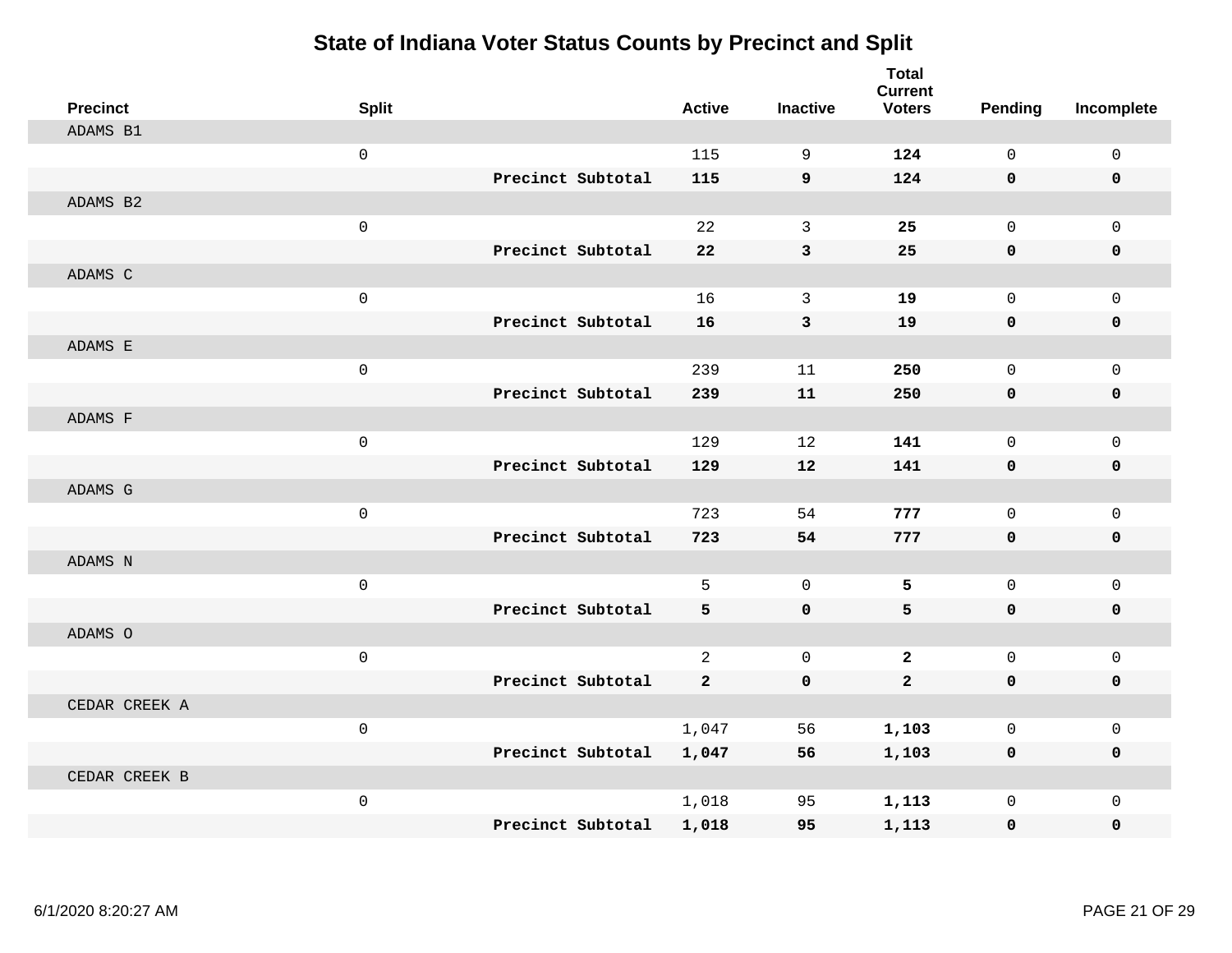| <b>Precinct</b> | <b>Split</b>        |                   | <b>Active</b> | <b>Inactive</b> | <b>Total</b><br><b>Current</b><br><b>Voters</b> | Pending      | Incomplete   |
|-----------------|---------------------|-------------------|---------------|-----------------|-------------------------------------------------|--------------|--------------|
| CEDAR CREEK C   |                     |                   |               |                 |                                                 |              |              |
|                 | $\mathbf 0$         |                   | 652           | 75              | 727                                             | $\Omega$     | $\mathsf{O}$ |
|                 |                     | Precinct Subtotal | 652           | 75              | 727                                             | $\mathbf{0}$ | 0            |
| CEDAR CREEK D   |                     |                   |               |                 |                                                 |              |              |
|                 | $\mathbf 0$         |                   | 1,142         | 72              | 1,214                                           | $\Omega$     | $\Omega$     |
|                 |                     | Precinct Subtotal | 1,142         | 72              | 1,214                                           | 0            | 0            |
| CEDAR CREEK E   |                     |                   |               |                 |                                                 |              |              |
|                 | $\mathbf 0$         |                   | 1,177         | 96              | 1,273                                           | $\Omega$     | $\Omega$     |
|                 |                     | Precinct Subtotal | 1,177         | 96              | 1,273                                           | 0            | 0            |
| CEDAR CREEK F   |                     |                   |               |                 |                                                 |              |              |
|                 | $\mathsf{O}\xspace$ |                   | 560           | 33              | 593                                             | $\mathbf 0$  | $\mathbf{0}$ |
|                 |                     | Precinct Subtotal | 560           | 33              | 593                                             | $\mathbf 0$  | 0            |
| EEL RIVER A     |                     |                   |               |                 |                                                 |              |              |
|                 | $\mathbf{0}$        |                   | 905           | 69              | 974                                             | $\Omega$     | $\mathbf 0$  |
|                 |                     | Precinct Subtotal | 905           | 69              | 974                                             | $\mathbf 0$  | 0            |
| EEL RIVER B     |                     |                   |               |                 |                                                 |              |              |
|                 | $\mathbf 0$         |                   | 1,273         | 95              | 1,368                                           | $\Omega$     | $\mathbf 0$  |
|                 |                     | Precinct Subtotal | 1,273         | 95              | 1,368                                           | $\mathbf 0$  | 0            |
| GRABILL         |                     |                   |               |                 |                                                 |              |              |
|                 | $\mathbf 0$         |                   | 593           | 92              | 685                                             | $\mathbf 0$  | $\mathbf 0$  |
|                 |                     | Precinct Subtotal | 593           | 92              | 685                                             | $\mathbf{0}$ | $\mathbf 0$  |
| HUNTERTOWN A    |                     |                   |               |                 |                                                 |              |              |
|                 | $\mathbf 0$         |                   | 1,070         | 93              | 1,163                                           | $\mathbf 0$  | $\mathbf 0$  |
|                 |                     | Precinct Subtotal | 1,070         | 93              | 1,163                                           | 0            | 0            |
| HUNTERTOWN B    |                     |                   |               |                 |                                                 |              |              |
|                 | $\mathbf{0}$        |                   | 1,384         | 147             | 1,531                                           | $\mathbf 0$  | $\mathbf 0$  |
|                 |                     | Precinct Subtotal | 1,384         | 147             | 1,531                                           | $\mathbf 0$  | $\mathbf 0$  |
| HUNTERTOWN C    |                     |                   |               |                 |                                                 |              |              |
|                 | $\mathbf 0$         |                   | 868           | 102             | 970                                             | $\mathbf 0$  | $\mathbf 0$  |
|                 |                     | Precinct Subtotal | 868           | 102             | 970                                             | 0            | $\mathbf{0}$ |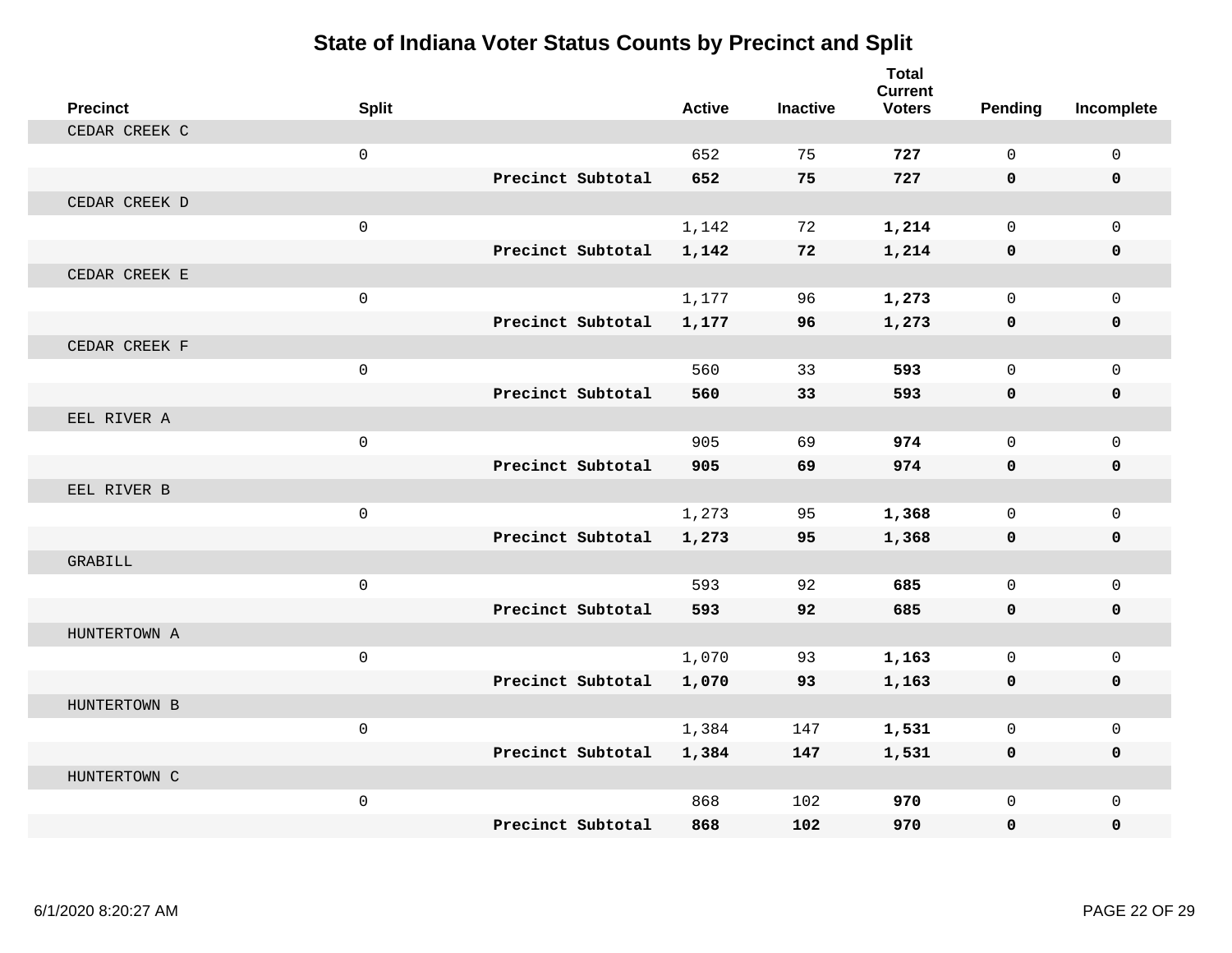| <b>Precinct</b>  | <b>Split</b>        |                   | <b>Active</b> | <b>Inactive</b> | <b>Total</b><br><b>Current</b><br><b>Voters</b> | Pending     | Incomplete   |
|------------------|---------------------|-------------------|---------------|-----------------|-------------------------------------------------|-------------|--------------|
| HUNTERTOWN D     |                     |                   |               |                 |                                                 |             |              |
|                  | $\mathbf 0$         |                   | 1,318         | 91              | 1,409                                           | $\Omega$    | $\mathbf 0$  |
|                  |                     | Precinct Subtotal | 1,318         | 91              | 1,409                                           | 0           | $\mathbf 0$  |
| HUNTERTOWN ER    |                     |                   |               |                 |                                                 |             |              |
|                  | $\mathsf{O}\xspace$ |                   | 682           | 35              | 717                                             | $\mathbf 0$ | $\mathbf{0}$ |
|                  |                     | Precinct Subtotal | 682           | 35              | 717                                             | 0           | 0            |
| <b>JACKSON</b>   |                     |                   |               |                 |                                                 |             |              |
|                  | $\mathsf{O}\xspace$ |                   | 326           | 25              | 351                                             | $\mathbf 0$ | $\mathbf 0$  |
|                  |                     | Precinct Subtotal | 326           | 25              | 351                                             | 0           | 0            |
| <b>JEFFERSON</b> |                     |                   |               |                 |                                                 |             |              |
|                  | $\mathbf 0$         |                   | 1,198         | 80              | 1,278                                           | $\mathbf 0$ | $\mathbf{0}$ |
|                  |                     | Precinct Subtotal | 1,198         | 80              | 1,278                                           | 0           | 0            |
| LAFAYETTE A      |                     |                   |               |                 |                                                 |             |              |
|                  | $\mathbf 0$         |                   | 1,319         | 104             | 1,423                                           | $\Omega$    | $\mathbf 0$  |
|                  |                     | Precinct Subtotal | 1,319         | 104             | 1,423                                           | 0           | 0            |
| LAFAYETTE B      |                     |                   |               |                 |                                                 |             |              |
|                  | $\mathsf{O}\xspace$ |                   | 797           | 58              | 855                                             | $\mathbf 0$ | $\mathbf{0}$ |
|                  |                     | Precinct Subtotal | 797           | 58              | 855                                             | 0           | 0            |
| LAFAYETTE C      |                     |                   |               |                 |                                                 |             |              |
|                  | $\mathsf{O}$        |                   | 612           | 99              | 711                                             | $\mathbf 0$ | $\mathbf 0$  |
|                  |                     | Precinct Subtotal | 612           | 99              | 711                                             | 0           | 0            |
| LAKE A           |                     |                   |               |                 |                                                 |             |              |
|                  | $\mathbf 0$         |                   | 701           | 42              | 743                                             | 0           | $\mathbf 0$  |
|                  |                     | Precinct Subtotal | 701           | 42              | 743                                             | 0           | 0            |
| LAKE B           |                     |                   |               |                 |                                                 |             |              |
|                  | $\mathbf 0$         |                   | 1,184         | 107             | 1,291                                           | 0           | 0            |
|                  |                     | Precinct Subtotal | 1,184         | 107             | 1,291                                           | 0           | 0            |
| LEO-CEDARVILLE A |                     |                   |               |                 |                                                 |             |              |
|                  | $\mathsf 0$         |                   | 1,353         | 152             | 1,505                                           | $\mathbf 0$ | $\mathbf 0$  |
|                  |                     | Precinct Subtotal | 1,353         | 152             | 1,505                                           | 0           | 0            |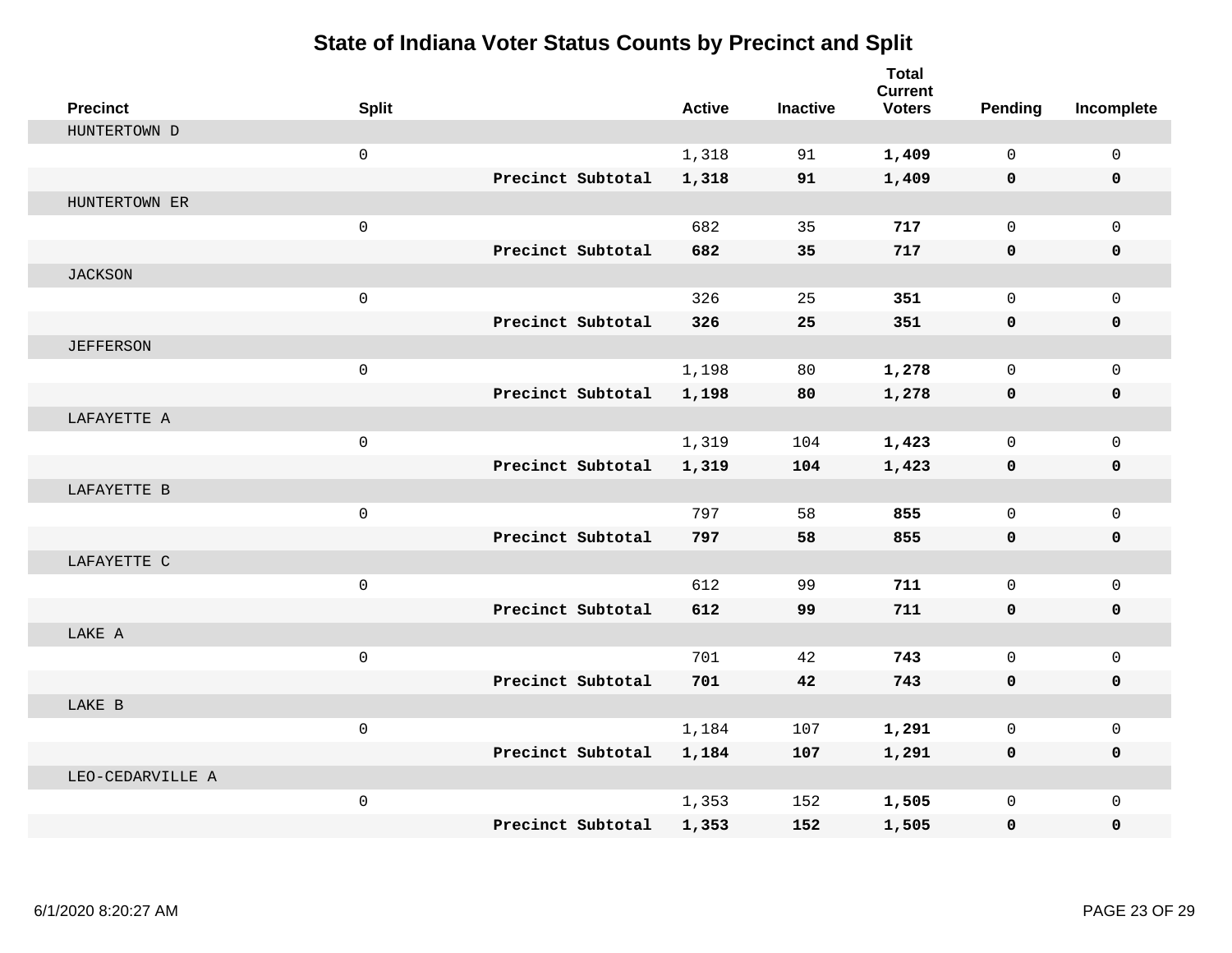| <b>Precinct</b>  | <b>Split</b> |                   | <b>Active</b> | <b>Inactive</b> | <b>Total</b><br><b>Current</b><br><b>Voters</b> | Pending      | Incomplete   |
|------------------|--------------|-------------------|---------------|-----------------|-------------------------------------------------|--------------|--------------|
| LEO-CEDARVILLE B |              |                   |               |                 |                                                 |              |              |
|                  | $\mathsf 0$  |                   | 1,026         | 116             | 1,142                                           | $\mathbf{0}$ | $\mathbf 0$  |
|                  |              | Precinct Subtotal | 1,026         | 116             | 1,142                                           | $\mathbf 0$  | $\mathbf 0$  |
| MADISON          |              |                   |               |                 |                                                 |              |              |
|                  | $\mathsf 0$  |                   | 1,113         | 102             | 1,215                                           | 0            | $\mathbf 0$  |
|                  |              | Precinct Subtotal | 1,113         | 102             | 1,215                                           | 0            | $\mathbf 0$  |
| MARION A         |              |                   |               |                 |                                                 |              |              |
|                  | $\mathbf 0$  |                   | 780           | 87              | 867                                             | 0            | $\mathbf 0$  |
|                  |              | Precinct Subtotal | 780           | 87              | 867                                             | $\mathbf 0$  | $\mathbf 0$  |
| MARION B         |              |                   |               |                 |                                                 |              |              |
|                  | $\mathsf 0$  |                   | 834           | 49              | 883                                             | $\mathbf 0$  | $\mathbf 0$  |
|                  |              | Precinct Subtotal | 834           | 49              | 883                                             | $\mathbf 0$  | $\mathbf 0$  |
| MARION C         |              |                   |               |                 |                                                 |              |              |
|                  | $\mathbf 0$  |                   | 928           | 48              | 976                                             | $\mathbf 0$  | $\mathbf{0}$ |
|                  |              | Precinct Subtotal | 928           | 48              | 976                                             | $\mathbf 0$  | $\mathbf 0$  |
| MAUMEE           |              |                   |               |                 |                                                 |              |              |
|                  | $\mathsf 0$  |                   | 606           | 86              | 692                                             | 0            | $\mathsf{O}$ |
|                  |              | Precinct Subtotal | 606           | 86              | 692                                             | $\mathbf 0$  | $\mathbf 0$  |
| MILAN            |              |                   |               |                 |                                                 |              |              |
|                  | $\mathsf 0$  |                   | 1,577         | 127             | 1,704                                           | 0            | $\mathbf 0$  |
|                  |              | Precinct Subtotal | 1,577         | 127             | 1,704                                           | $\mathbf 0$  | 0            |
| MONROE           |              |                   |               |                 |                                                 |              |              |
|                  | $\mathsf 0$  |                   | 449           | 50              | 499                                             | $\mathsf{O}$ | $\mathsf{O}$ |
|                  |              | Precinct Subtotal | 449           | 50              | 499                                             | $\mathbf 0$  | 0            |
| MONROEVILLE      |              |                   |               |                 |                                                 |              |              |
|                  | $\mathsf 0$  |                   | 681           | 96              | 777                                             | $\mathsf{O}$ | $\mathsf{O}$ |
|                  |              | Precinct Subtotal | 681           | 96              | 777                                             | $\mathbf{0}$ | 0            |
| NH 1             |              |                   |               |                 |                                                 |              |              |
|                  | $\mathsf 0$  |                   | 1,146         | 111             | 1,257                                           | 0            | $\mathbf{0}$ |
|                  |              | Precinct Subtotal | 1,146         | 111             | 1,257                                           | 0            | 0            |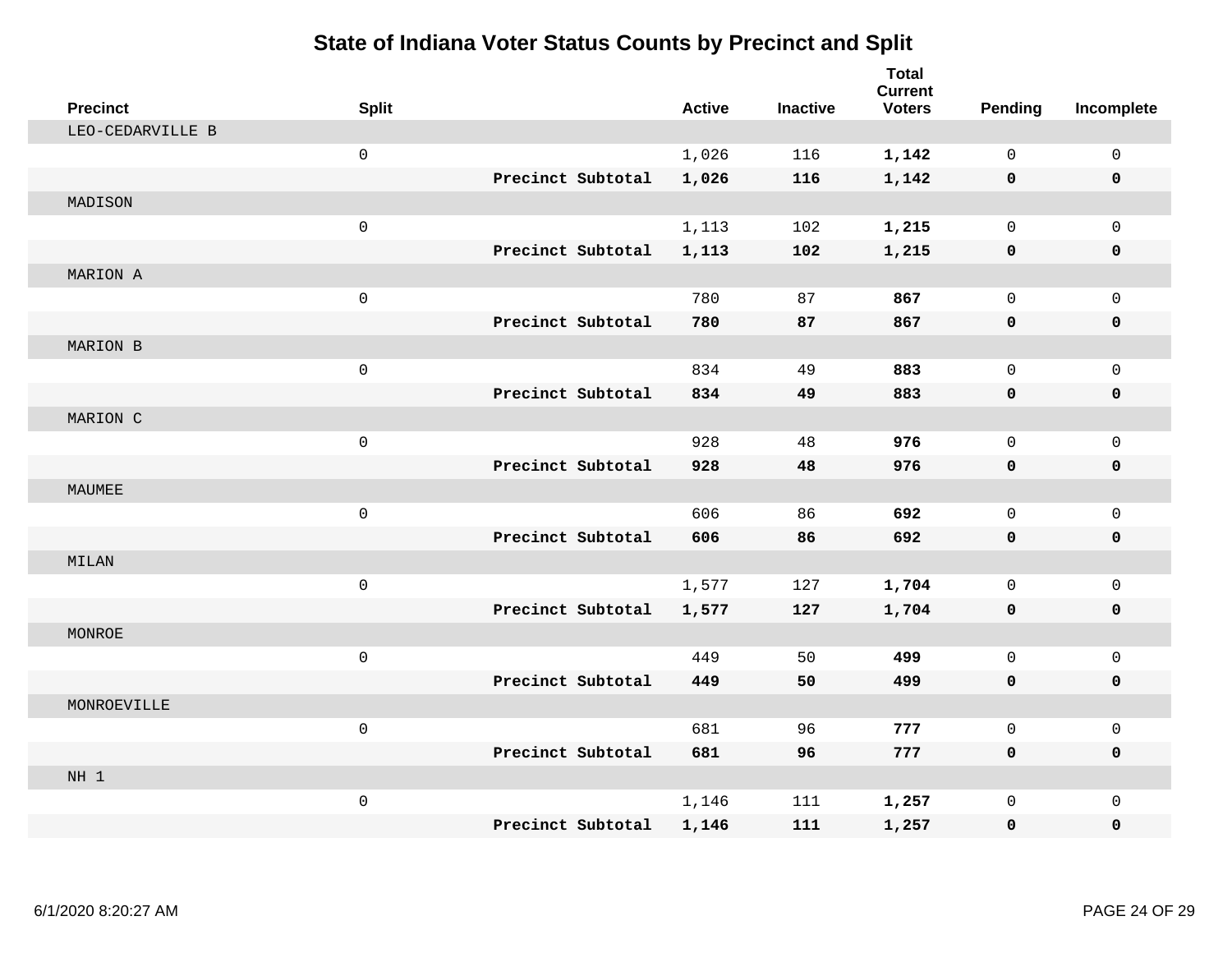| <b>Precinct</b> | <b>Split</b>        |                   | <b>Active</b>  | <b>Inactive</b>         | <b>Total</b><br><b>Current</b><br><b>Voters</b> | Pending      | Incomplete   |
|-----------------|---------------------|-------------------|----------------|-------------------------|-------------------------------------------------|--------------|--------------|
| NH 1J           |                     |                   |                |                         |                                                 |              |              |
|                 | $\mathsf{O}\xspace$ |                   | 184            | 12                      | 196                                             | $\mathbf{0}$ | $\mathsf 0$  |
|                 |                     | Precinct Subtotal | 184            | 12                      | 196                                             | $\mathbf 0$  | $\mathbf 0$  |
| NH 1SJ          |                     |                   |                |                         |                                                 |              |              |
|                 | $\mathsf{O}\xspace$ |                   | 719            | 42                      | 761                                             | $\mathsf{O}$ | $\mathbf 0$  |
|                 |                     | Precinct Subtotal | 719            | 42                      | 761                                             | $\mathbf 0$  | $\mathbf 0$  |
| NH 2A           |                     |                   |                |                         |                                                 |              |              |
|                 | $\mathsf{O}\xspace$ |                   | 1,728          | 188                     | 1,916                                           | 0            | $\mathsf{O}$ |
|                 |                     | Precinct Subtotal | 1,728          | 188                     | 1,916                                           | $\mathbf 0$  | $\mathbf 0$  |
| $NH 2J-1$       |                     |                   |                |                         |                                                 |              |              |
|                 | $\mathsf{O}\xspace$ |                   | 25             | $\mathbf 0$             | 25                                              | $\mathbf{0}$ | $\mathbf 0$  |
|                 |                     | Precinct Subtotal | 25             | $\pmb{0}$               | 25                                              | $\mathbf 0$  | $\pmb{0}$    |
| $NH 2J-2$       |                     |                   |                |                         |                                                 |              |              |
|                 | $\mathsf{O}\xspace$ |                   | 37             | 4                       | 41                                              | 0            | $\mathbf 0$  |
|                 |                     | Precinct Subtotal | 37             | $\overline{\mathbf{4}}$ | 41                                              | 0            | $\mathbf 0$  |
| $NH 2J-3$       |                     |                   |                |                         |                                                 |              |              |
|                 | $\mathsf{O}\xspace$ |                   | $\overline{2}$ | $\mathbf{1}$            | 3                                               | 0            | $\mathsf{O}$ |
|                 |                     | Precinct Subtotal | $\mathbf{2}$   | ${\bf 1}$               | $\mathbf{3}$                                    | $\mathbf 0$  | $\mathbf 0$  |
| NH 2J-4         |                     |                   |                |                         |                                                 |              |              |
|                 | $\mathsf{O}\xspace$ |                   | $\overline{4}$ | $\mathbf 0$             | $\overline{\mathbf{4}}$                         | 0            | $\mathsf{O}$ |
|                 |                     | Precinct Subtotal | 4              | $\mathbf 0$             | $\overline{\mathbf{4}}$                         | 0            | $\mathbf 0$  |
| NH 3A           |                     |                   |                |                         |                                                 |              |              |
|                 | $\mathsf{O}\xspace$ |                   | 998            | 105                     | 1,103                                           | 0            | $\mathbf 0$  |
|                 |                     | Precinct Subtotal | 998            | 105                     | 1,103                                           | $\mathbf 0$  | $\mathbf 0$  |
| NH 3B           |                     |                   |                |                         |                                                 |              |              |
|                 | $\mathsf{O}\xspace$ |                   | 1,017          | 90                      | 1,107                                           | 0            | $\mathsf{O}$ |
|                 |                     | Precinct Subtotal | 1,017          | 90                      | 1,107                                           | 0            | 0            |
| NH 4A           |                     |                   |                |                         |                                                 |              |              |
|                 | $\mathsf{O}\xspace$ |                   | 1,056          | 124                     | 1,180                                           | 0            | $\mathsf{O}$ |
|                 |                     | Precinct Subtotal | 1,056          | 124                     | 1,180                                           | 0            | 0            |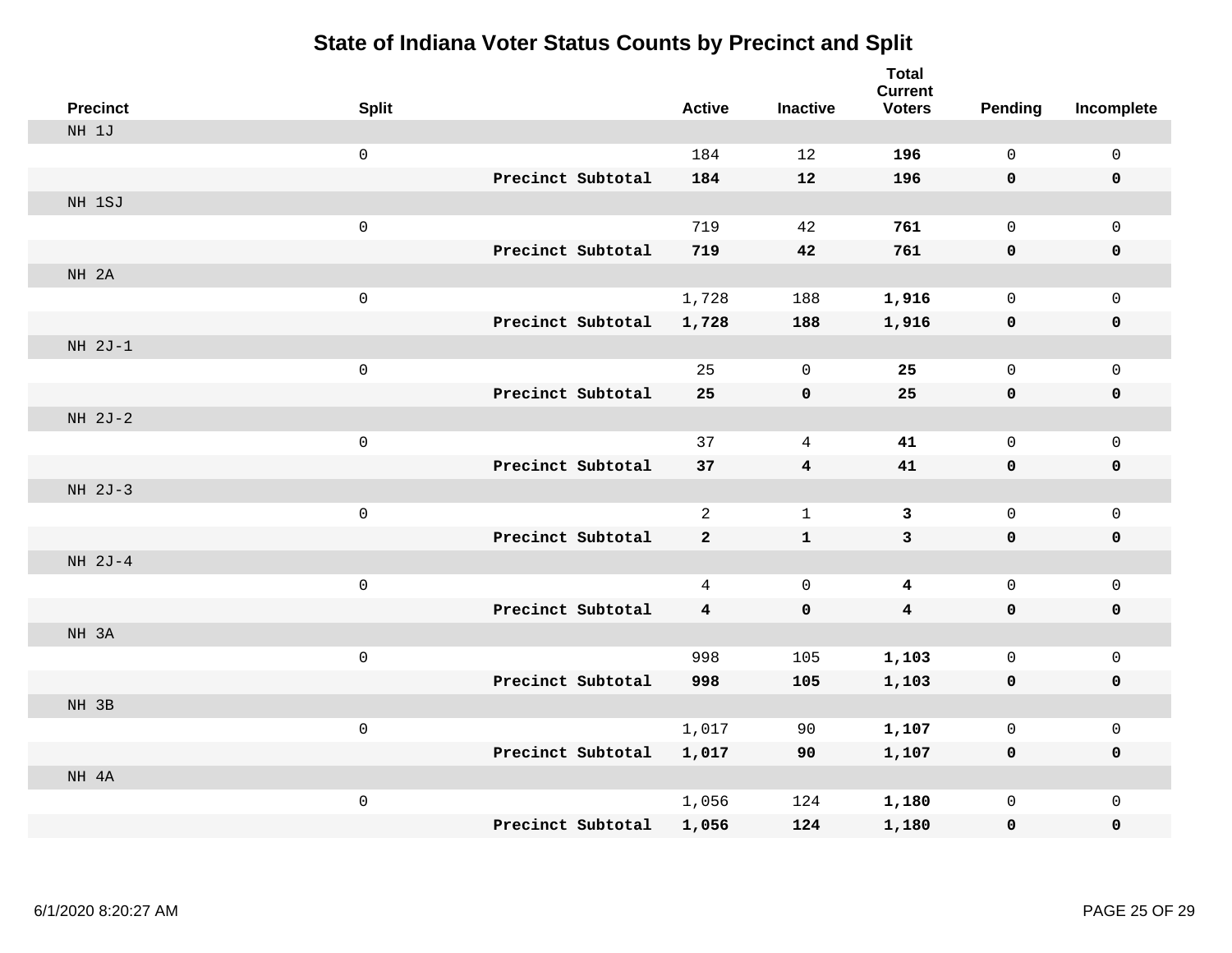| <b>Precinct</b> | <b>Split</b>        |                   | <b>Active</b> | <b>Inactive</b> | <b>Total</b><br><b>Current</b><br><b>Voters</b> | Pending      | Incomplete   |
|-----------------|---------------------|-------------------|---------------|-----------------|-------------------------------------------------|--------------|--------------|
| NH 4B           |                     |                   |               |                 |                                                 |              |              |
|                 | $\mathsf{O}\xspace$ |                   | 899           | 100             | 999                                             | $\mathbf 0$  | $\mathbf{0}$ |
|                 |                     | Precinct Subtotal | 899           | 100             | 999                                             | $\mathbf 0$  | $\mathbf 0$  |
| NH 5A           |                     |                   |               |                 |                                                 |              |              |
|                 | $\mathsf{O}\xspace$ |                   | 14            | 25              | 39                                              | $\mathsf{O}$ | $\mathbf 0$  |
|                 |                     | Precinct Subtotal | 14            | 25              | 39                                              | $\mathbf 0$  | $\mathbf 0$  |
| NH 5B           |                     |                   |               |                 |                                                 |              |              |
|                 | $\mathsf{O}\xspace$ |                   | 650           | 113             | 763                                             | $\mathbf 0$  | $\mathbf 0$  |
|                 |                     | Precinct Subtotal | 650           | 113             | 763                                             | 0            | $\mathbf 0$  |
| NH 5C           |                     |                   |               |                 |                                                 |              |              |
|                 | $\mathsf{O}\xspace$ |                   | 742           | 181             | 923                                             | 0            | $\mathbf 0$  |
|                 |                     | Precinct Subtotal | 742           | 181             | 923                                             | 0            | $\mathbf 0$  |
| NH 5D           |                     |                   |               |                 |                                                 |              |              |
|                 | $\mathsf{O}\xspace$ |                   | $\mathbf{1}$  | $\Omega$        | $\mathbf{1}$                                    | 0            | $\mathbf 0$  |
|                 |                     | Precinct Subtotal | $\mathbf{1}$  | $\mathbf 0$     | $\mathbf{1}$                                    | $\mathbf 0$  | $\mathbf 0$  |
| NH 5E           |                     |                   |               |                 |                                                 |              |              |
|                 | $\mathsf{O}\xspace$ |                   | 90            | 3               | 93                                              | 0            | $\mathsf{O}$ |
|                 |                     | Precinct Subtotal | 90            | $\mathbf{3}$    | 93                                              | $\mathbf 0$  | $\mathbf 0$  |
| PERRY B         |                     |                   |               |                 |                                                 |              |              |
|                 | $\mathsf{O}\xspace$ |                   | 1,141         | 121             | 1,262                                           | 0            | $\mathbf{0}$ |
|                 |                     | Precinct Subtotal | 1,141         | 121             | 1,262                                           | 0            | $\mathbf 0$  |
| PERRY D         |                     |                   |               |                 |                                                 |              |              |
|                 | $\mathsf{O}\xspace$ |                   | 1,366         | 90              | 1,456                                           | 0            | $\mathbf 0$  |
|                 |                     | Precinct Subtotal | 1,366         | 90              | 1,456                                           | 0            | $\mathbf 0$  |
| PERRY H         |                     |                   |               |                 |                                                 |              |              |
|                 | $\mathsf{O}\xspace$ |                   | 1,124         | 127             | 1,251                                           | 0            | $\mathsf{O}$ |
|                 |                     | Precinct Subtotal | 1,124         | 127             | 1,251                                           | 0            | 0            |
| PERRY J         |                     |                   |               |                 |                                                 |              |              |
|                 | $\mathsf{O}\xspace$ |                   | 268           | 19              | 287                                             | 0            | $\mathbf 0$  |
|                 |                     | Precinct Subtotal | 268           | 19              | 287                                             | 0            | 0            |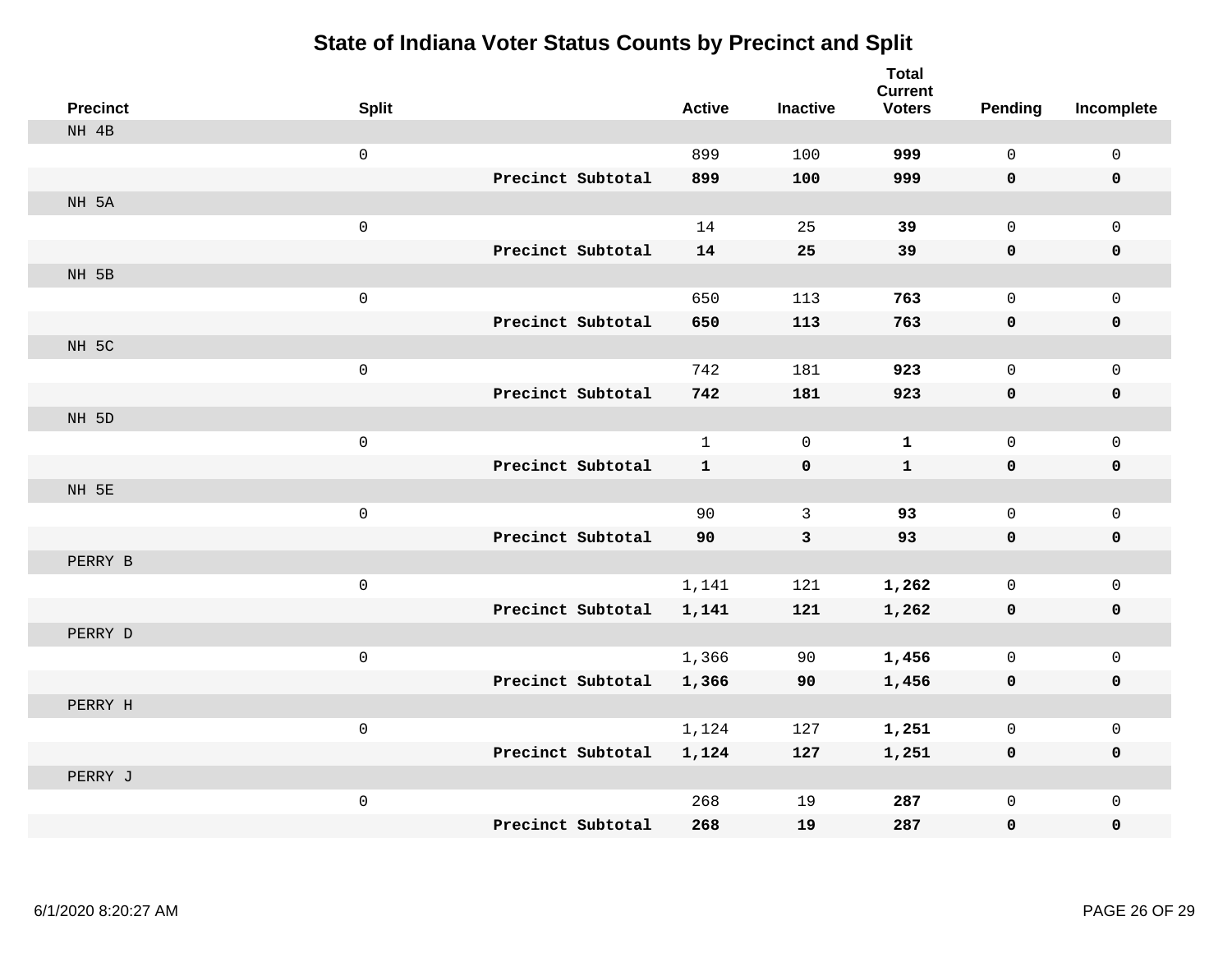| <b>Precinct</b> | <b>Split</b>        |                   | <b>Active</b> | <b>Inactive</b> | <b>Total</b><br><b>Current</b><br><b>Voters</b> | <b>Pending</b> | Incomplete   |
|-----------------|---------------------|-------------------|---------------|-----------------|-------------------------------------------------|----------------|--------------|
| PERRY K         |                     |                   |               |                 |                                                 |                |              |
|                 | $\mathsf{O}\xspace$ |                   | 815           | 85              | 900                                             | $\Omega$       | $\mathbf 0$  |
|                 |                     | Precinct Subtotal | 815           | 85              | 900                                             | $\mathbf 0$    | $\mathbf 0$  |
| PERRY L         |                     |                   |               |                 |                                                 |                |              |
|                 | $\mathsf{O}\xspace$ |                   | 1,640         | 229             | 1,869                                           | $\mathbf 0$    | $\mathbf 0$  |
|                 |                     | Precinct Subtotal | 1,640         | 229             | 1,869                                           | $\mathbf 0$    | $\mathbf 0$  |
| PERRY N         |                     |                   |               |                 |                                                 |                |              |
|                 | $\mathsf{O}\xspace$ |                   | 1,289         | 130             | 1,419                                           | 0              | $\mathbf 0$  |
|                 |                     | Precinct Subtotal | 1,289         | 130             | 1,419                                           | 0              | $\mathbf 0$  |
| PERRY O         |                     |                   |               |                 |                                                 |                |              |
|                 | $\mathsf{O}\xspace$ |                   | 965           | 79              | 1,044                                           | 0              | $\mathbf 0$  |
|                 |                     | Precinct Subtotal | 965           | 79              | 1,044                                           | 0              | 0            |
| PERRY R         |                     |                   |               |                 |                                                 |                |              |
|                 | PERRY R - 1         |                   | 628           | 71              | 699                                             | 0              | $\mathbf{0}$ |
|                 |                     | Precinct Subtotal | 628           | 71              | 699                                             | 0              | $\mathbf 0$  |
| PERRY S         |                     |                   |               |                 |                                                 |                |              |
|                 | $\mathbf 0$         |                   | 1,797         | 142             | 1,939                                           | 0              | $\mathbf 0$  |
|                 |                     | Precinct Subtotal | 1,797         | 142             | 1,939                                           | 0              | $\mathbf 0$  |
| PERRY T         |                     |                   |               |                 |                                                 |                |              |
|                 | $\mathbf 0$         |                   | 474           | 43              | 517                                             | 0              | $\mathsf{O}$ |
|                 |                     | Precinct Subtotal | 474           | 43              | 517                                             | 0              | $\mathbf 0$  |
| PLEASANT A      |                     |                   |               |                 |                                                 |                |              |
|                 | $\mathsf{O}\xspace$ |                   | 393           | 32              | 425                                             | 0              | $\mathbf 0$  |
|                 |                     | Precinct Subtotal | 393           | 32              | 425                                             | 0              | $\mathbf 0$  |
| PLEASANT B      |                     |                   |               |                 |                                                 |                |              |
|                 | $\mathbf 0$         |                   | 837           | 78              | 915                                             | 0              | $\mathbf 0$  |
|                 |                     | Precinct Subtotal | 837           | 78              | 915                                             | 0              | $\mathbf 0$  |
| PLEASANT C      |                     |                   |               |                 |                                                 |                |              |
|                 | $\mathsf{O}\xspace$ |                   | 801           | 90              | 891                                             | 0              | $\mathbf 0$  |
|                 |                     | Precinct Subtotal | 801           | 90              | 891                                             | 0              | $\mathbf 0$  |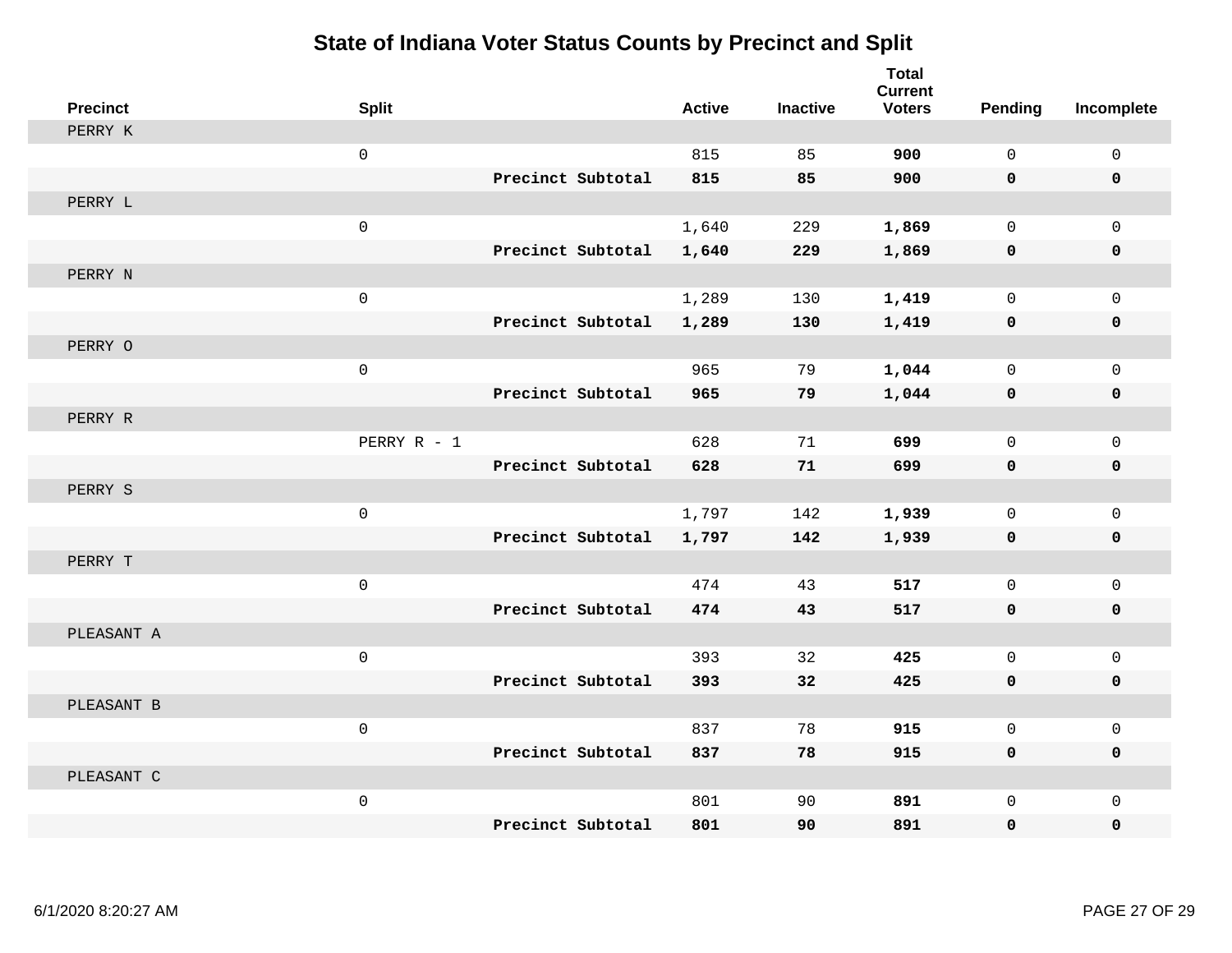| <b>Precinct</b> | <b>Split</b>        |                   | <b>Active</b> | <b>Inactive</b>         | <b>Total</b><br><b>Current</b><br><b>Voters</b> | <b>Pending</b> | Incomplete   |
|-----------------|---------------------|-------------------|---------------|-------------------------|-------------------------------------------------|----------------|--------------|
| SCIPIO          |                     |                   |               |                         |                                                 |                |              |
|                 | $\mathsf 0$         |                   | 256           | 25                      | 281                                             | 0              | $\mathsf 0$  |
|                 |                     | Precinct Subtotal | 256           | 25                      | 281                                             | 0              | 0            |
| SPRINGFIELD A   |                     |                   |               |                         |                                                 |                |              |
|                 | $\mathsf 0$         |                   | 795           | 64                      | 859                                             | 0              | $\mathsf{O}$ |
|                 |                     | Precinct Subtotal | 795           | 64                      | 859                                             | 0              | 0            |
| SPRINGFIELD B   |                     |                   |               |                         |                                                 |                |              |
|                 | $\mathsf{O}\xspace$ |                   | 957           | 114                     | 1,071                                           | 0              | $\mathsf{O}$ |
|                 |                     | Precinct Subtotal | 957           | 114                     | 1,071                                           | 0              | 0            |
| ST JOE A        |                     |                   |               |                         |                                                 |                |              |
|                 | $\mathsf{O}$        |                   | 929           | 124                     | 1,053                                           | $\mathbf 0$    | $\mathbf 0$  |
|                 |                     | Precinct Subtotal | 929           | 124                     | 1,053                                           | 0              | 0            |
| ST JOE B1       |                     |                   |               |                         |                                                 |                |              |
|                 | $\mathsf{O}$        |                   | 781           | 109                     | 890                                             | $\Omega$       | $\mathsf{O}$ |
|                 |                     | Precinct Subtotal | 781           | 109                     | 890                                             | 0              | 0            |
| ST JOE B2       |                     |                   |               |                         |                                                 |                |              |
|                 | $\mathsf{O}$        |                   | 365           | 133                     | 498                                             | $\mathbf 0$    | $\mathbf{0}$ |
|                 |                     | Precinct Subtotal | 365           | 133                     | 498                                             | 0              | 0            |
| ST JOE C        |                     |                   |               |                         |                                                 |                |              |
|                 | $\mathsf{O}$        |                   | 19            | 4                       | 23                                              | $\Omega$       | $\mathbf 0$  |
|                 |                     | Precinct Subtotal | 19            | $\overline{\mathbf{4}}$ | 23                                              | 0              | $\mathbf 0$  |
| ST JOE D        |                     |                   |               |                         |                                                 |                |              |
|                 | $\mathsf{O}$        | Precinct Subtotal | 7             | $\mathbf 1$             | 8                                               | $\mathbf 0$    | $\mathsf{O}$ |
| ST JOE E        |                     |                   | 7             | ${\bf 1}$               | 8                                               | 0              | 0            |
|                 | $\mathsf{O}$        |                   | 355           | 19                      | 374                                             | 0              | $\mathbf 0$  |
|                 |                     | Precinct Subtotal | 355           | 19                      | 374                                             | 0              | 0            |
| ST JOE F        |                     |                   |               |                         |                                                 |                |              |
|                 | $\mathsf{O}$        |                   | 562           | 36                      | 598                                             | 0              | $\mathsf{O}$ |
|                 |                     | Precinct Subtotal | 562           | 36                      | 598                                             | 0              | 0            |
|                 |                     |                   |               |                         |                                                 |                |              |